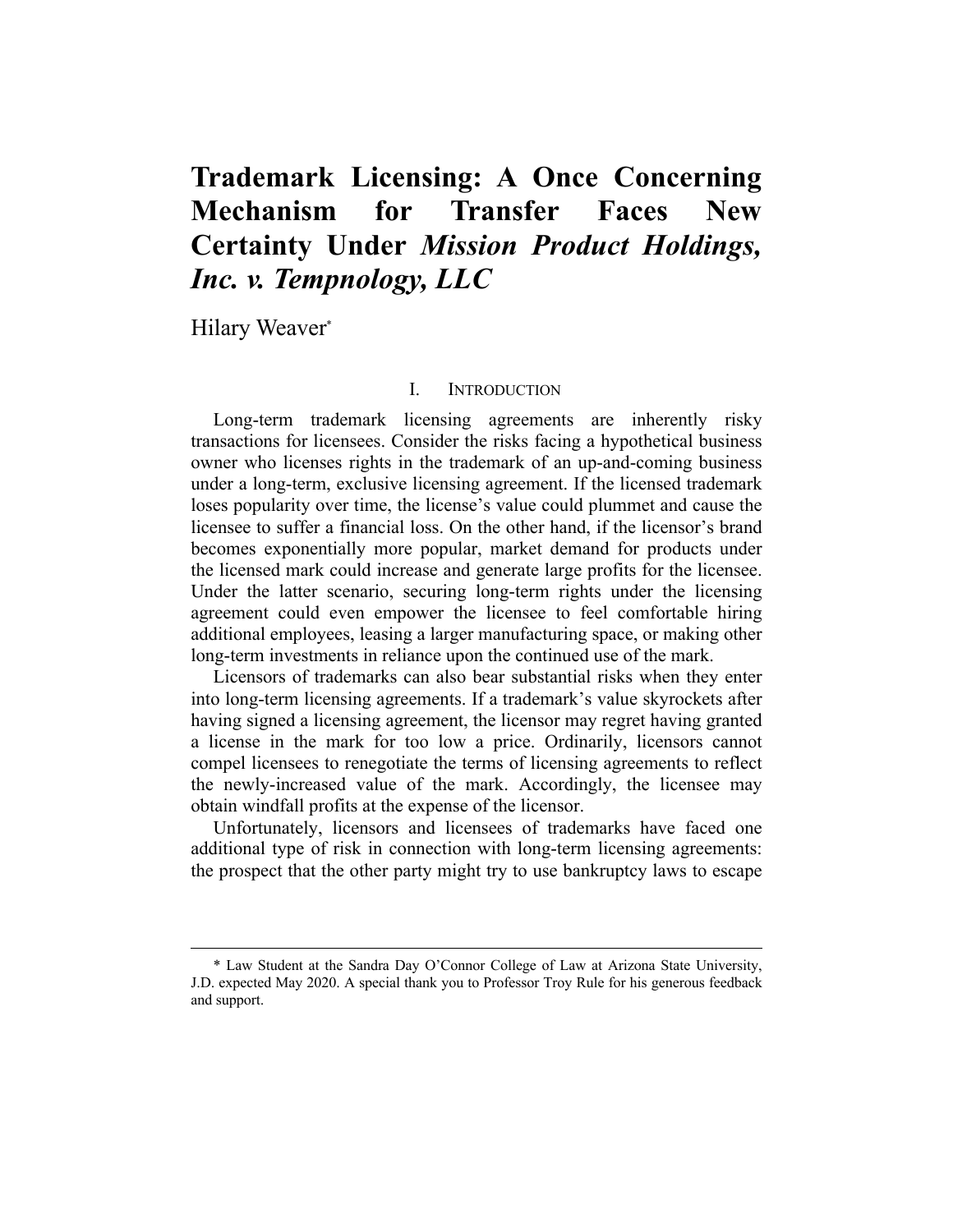from licensing agreements that were no longer profitable to them.<sup>1</sup> Specifically, either party could file a Chapter 11 bankruptcy petition and use that bankruptcy protection to eliminate its obligations under the trademark licensing agreement.<sup>2</sup>

Chapter 11 of the Bankruptcy Code has long entitled parties in bankruptcy to reject executory contracts, which include trademark licensing agreements. <sup>3</sup> Parties on the losing end of such rejections have pre-petition claims for damages. <sup>4</sup> Those claims, however, are unsecured, and thus claimants typically receive mere pennies on the dollar.<sup>5</sup> Moreover, some courts have historically interpreted rejection to eliminate the transfer of rights that existed under the agreement.<sup>6</sup> In those jurisdictions, continuing to exercise the trademark rights was not an option because such use would give the former licensor a cause of action for infringement.<sup>7</sup> In instances when a licensee made substantial investments based on an expectation of the continued use of a mark, the rejection of the trademark licensing agreement could cause severe financial harm.

Although the use of Chapter 11 bankruptcy to terminate a licensee's rights appears unjust, some courts allowed the practice until the Supreme Court of the United States (the "U.S. Supreme Court") issued its recent opinion in *Mission Product Holdings, Inc. v. Tempnology, LLC*. <sup>8</sup> Indeed,

- 5. NLRB v. Bildisco & Bildisco, 465 U.S. 513, 531–32 (1984).
- 6. *In re Tempnology*, 879 F.3d at 404.

<sup>1.</sup> In this article, the use of filing a petition of bankruptcy to rescind previously granted licensing rights is referred to as "opportunistic bankruptcy."

<sup>2.</sup> The Bankruptcy Code affords the debtor the power to assume or reject executory contracts and avoid specific types of contracts. *See* 11 U.S.C. §§ 365(a), 544–553 (2019).

<sup>3.</sup> In Section 365(a), the Bankruptcy Code provides that "the trustee, subject to the court's approval, may assume or reject any executory contract." *Id.* § 365(a). Intellectual property licenses are generally considered executory contracts, and thus are subject to rejection. *See, e.g.*, Mission Prod. Holdings, Inc. v. Tempnology, LLC (*In re Tempnology*), 879 F.3d 389, 396 (1st Cir. 2018) ("[T]he term 'executory contract' in section 365(a) encompassed intellectual property licenses.") (quoting Lubrizol Enters., Inc. v. Richmond Metal Finishers, Inc., 756 F.2d 1043, 1045 (4th Cir. 1985)). Accordingly, although this article focuses on a debtor-licensor's rejection of a trademark license, in the event a licensee files a petition for bankruptcy, the licensee would also have the power to reject the agreement.

<sup>4.</sup> 11 U.S.C. § 365(g) (2018).

<sup>7.</sup> *See* 15 U.S.C. § 1114(1) (2018) (providing that any person that uses a registered trademark in association with a sale of goods or services without permission from the registrant and such use is likely to cause confusion is liable in a civil action brought by the registrant).

<sup>8.</sup> 139 S. Ct. 1652 (2019); *see In re Tempnology*, 879 F.3d at 389 (holding that a licensee's trademark rights did not survive rejection). To distinguish between the U.S. Supreme Court opinion and the First Circuit opinion, the U.S. Supreme Court opinion will be referred to as *Mission Product Holdings*, and the First Circuit opinion will be referred to as *In re Tempnology*.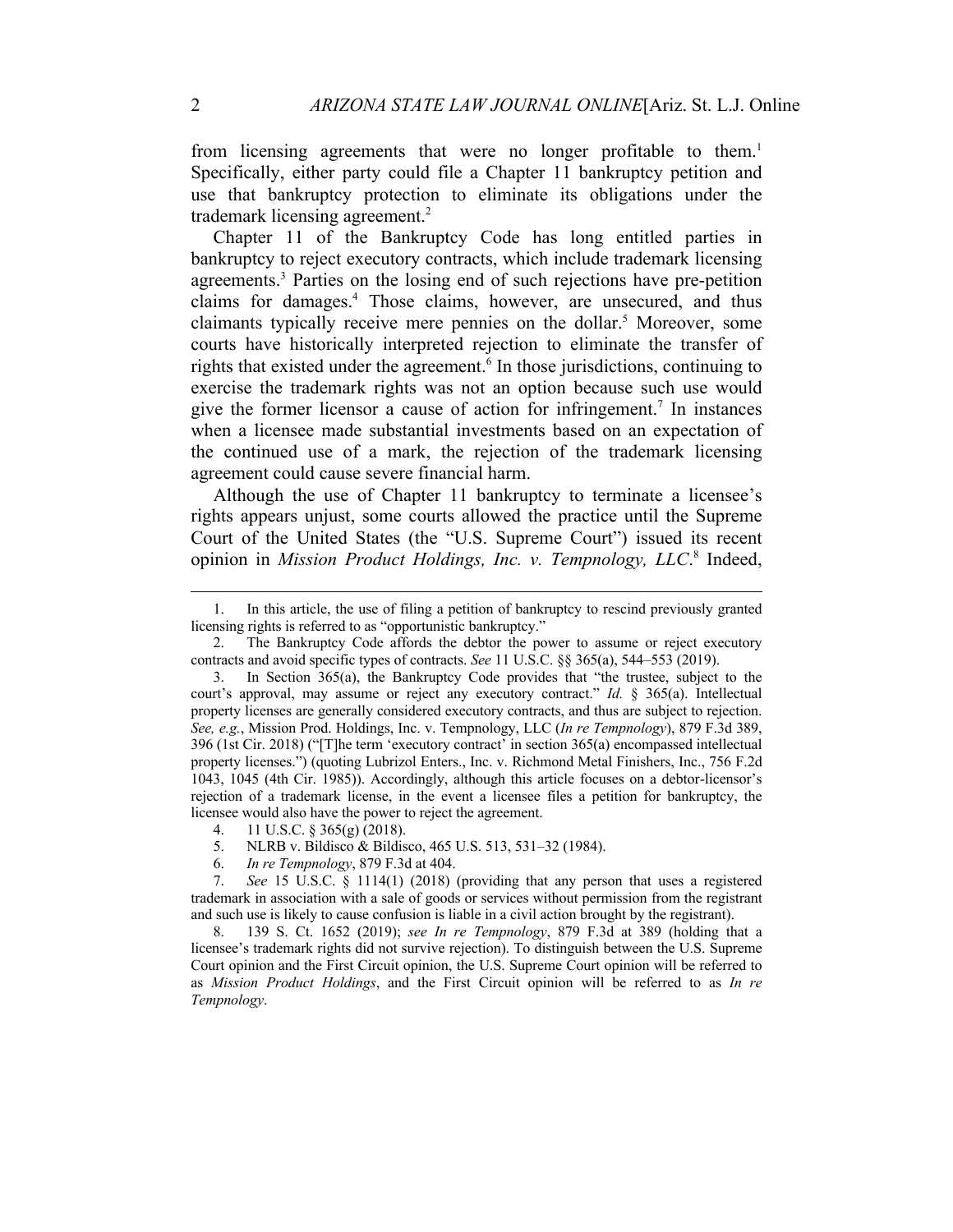under the First Circuit's former jurisprudence, rejection would "terminate. the whole agreement along with all rights it conferred."9 The *Mission Product Holdings* decision rejected the First Circuit rule and instead held that "[a] rejection breaches a contract but does not rescind it."10 In adopting this "rejection-as-breach" rule, the U.S. Supreme Court affirmed the Seventh Circuit's reasoning in *Sunbeam Products, Inc. v. American Chicago Manufacturing, LLC*. 11

This article compares how the First Circuit and Seventh Circuit interpreted the effect of rejection of a trademark license in a bankruptcy proceeding, and ultimately argues that the U.S. Supreme Court correctly resolved the circuit split by adopting the rejection-as-breach rule. Part II of this article provides background information on intellectual property licensing and the Bankruptcy Code's treatment of intellectual property licenses. Specifically, Part II examines the pre-Section 365(n) approach to the effect of rejection on intellectual property licenses, the enactment of Section 365(n), and highlights the uncertainty related to interpretation of these provisions. This Part then provides a detailed summary of the Seventh Circuit's approach in *Sunbeam Products*, <sup>12</sup> the First Circuit's approach in *In re Tempnology*<sup>13</sup> and the U.S. Supreme Court's resolution of the circuit split in *Mission Product Holdings*. <sup>14</sup> Part III explains that the U.S. Supreme Court correctly reversed the First Circuit's opinion because the First Circuit's approach was incompatible with the Bankruptcy Code and created a pathway for licensors to unilaterally extinguish the rights of trademark licensees. In Part IV, this article concludes.

# II. INTELLECTUAL PROPERTY AND BANKRUPTCY LAW

To appreciate the U.S. Supreme Court's resolution of the circuit split over the treatment of rejection of trademark license rights in bankruptcy, one must first understand the distinct categories of intellectual property, the mechanisms to transfer intellectual property rights, the fundamental purposes of bankruptcy,<sup>15</sup> and the relevant portions of the Bankruptcy Code.

<sup>9.</sup> Mission Prod. Holdings, Inc., 139 S. Ct. at 1661.

<sup>10.</sup> *Id.* at 1657–58.

<sup>11.</sup> 686 F.3d 372 (7th Cir. 2012).

<sup>12.</sup> *Id.*

<sup>13.</sup> 879 F.3d 389 (1st Cir. 2018).

<sup>14.</sup> 139 S. Ct. 1652 (2019).

<sup>15.</sup> While there are four chapters of bankruptcy, this article focuses primarily on Chapter 11 because the uncertainty associated with the rejection of trademark licensing agreements is most prevalent in cases in which a licensor-debtor aims to reorganize its business as opposed to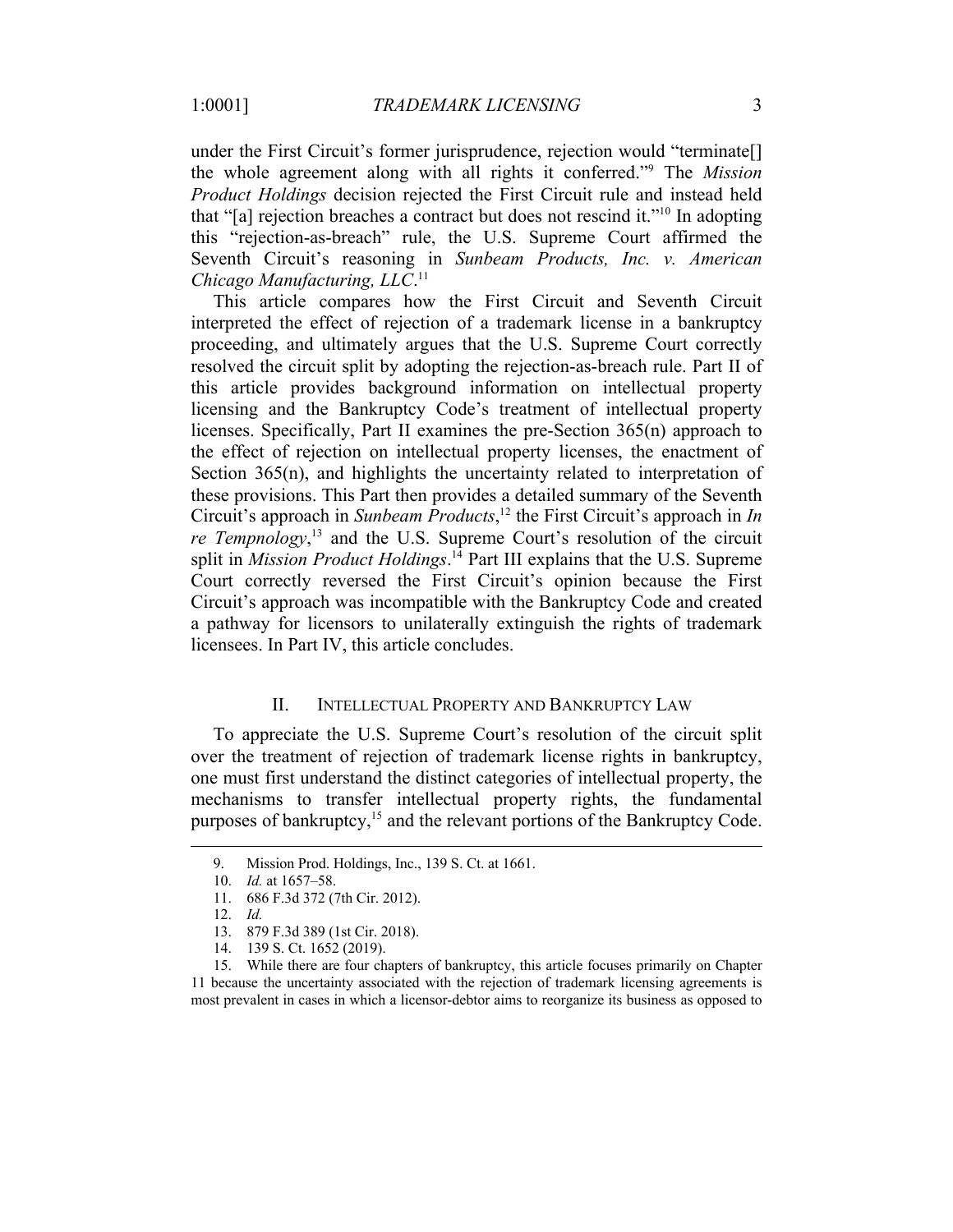This Part II begins by providing an overview of intellectual property and intellectual property licensing. It then explains the underlying purposes of Chapter 11 bankruptcy, the pre-Section 365(n) treatment of rejection on intellectual property licenses, and Congress's enactment of Section 365(n). Last, this Part II provides summaries of the Seventh Circuit and First Circuit cases that comprised the circuit split and the U.S. Supreme Court's 2019 decision, which ultimately resolved that intercircuit dispute.

# *A. Intellectual Property and Mechanisms to Transfer Intellectual Property Rights*

The term intellectual property encompasses heterogeneous categories of intangible personal property rights. Intellectual property rights protect creative manifestations including inventions, works of authorship, and images used in trade. This subpart provides an overview of the different categories of intellectual property and the distinct property rights each category protects, and then explores the mechanisms for transferring intellectual property rights to third parties. Last, this subpart narrows its focus to trademarks and the benefits trademark licensing agreements provide to licensees, licensors, and commerce in general.

# 1. The Categories of Intellectual Property Protect Distinct Property Rights

Patents, copyrights, and trademarks are different categories of intellectual property that each protect distinct property interests.<sup>16</sup> Trademarks are the most widely used category of intellectual property.17 The Lanham Act, the federal law governing trademarks, defines trademark as "any word, name, symbol, or device, or any combination thereof" used to "identify and distinguish . . . goods, including a unique product, from those manufactured or sold by others . . . even if the source is unknown."<sup>18</sup> A

liquifying its business assets. Moreover, *In re Tempnology*, the First Circuit case that the U.S. Supreme Court heard and ultimately reversed, involved a Chapter 11 bankruptcy proceeding. *In re Tempnology*, 879 F.3d 389, 392 (1st Cir. 2018) (stating the debtor sought to reorganize under Chapter 11).

<sup>16.</sup> *See* Bradlee R. Frazer, *Common-law Trademarks or Trade-Name Rights in Geographic Areas of Prior Use*, 22 AM.JUR. PROOF FACTS 3d 623, §§ 5–6 (1993).

<sup>17.</sup> WORLD INTELLECTUAL PROP. ORG., WORLD INTELLECTUAL PROPERTY REPORT: BRANDS–REPUTATION AND IMAGE IN THE GLOBAL MARKETPLACE 9 (2013).

<sup>18.</sup> 15 U.S.C. § 1127 (2018).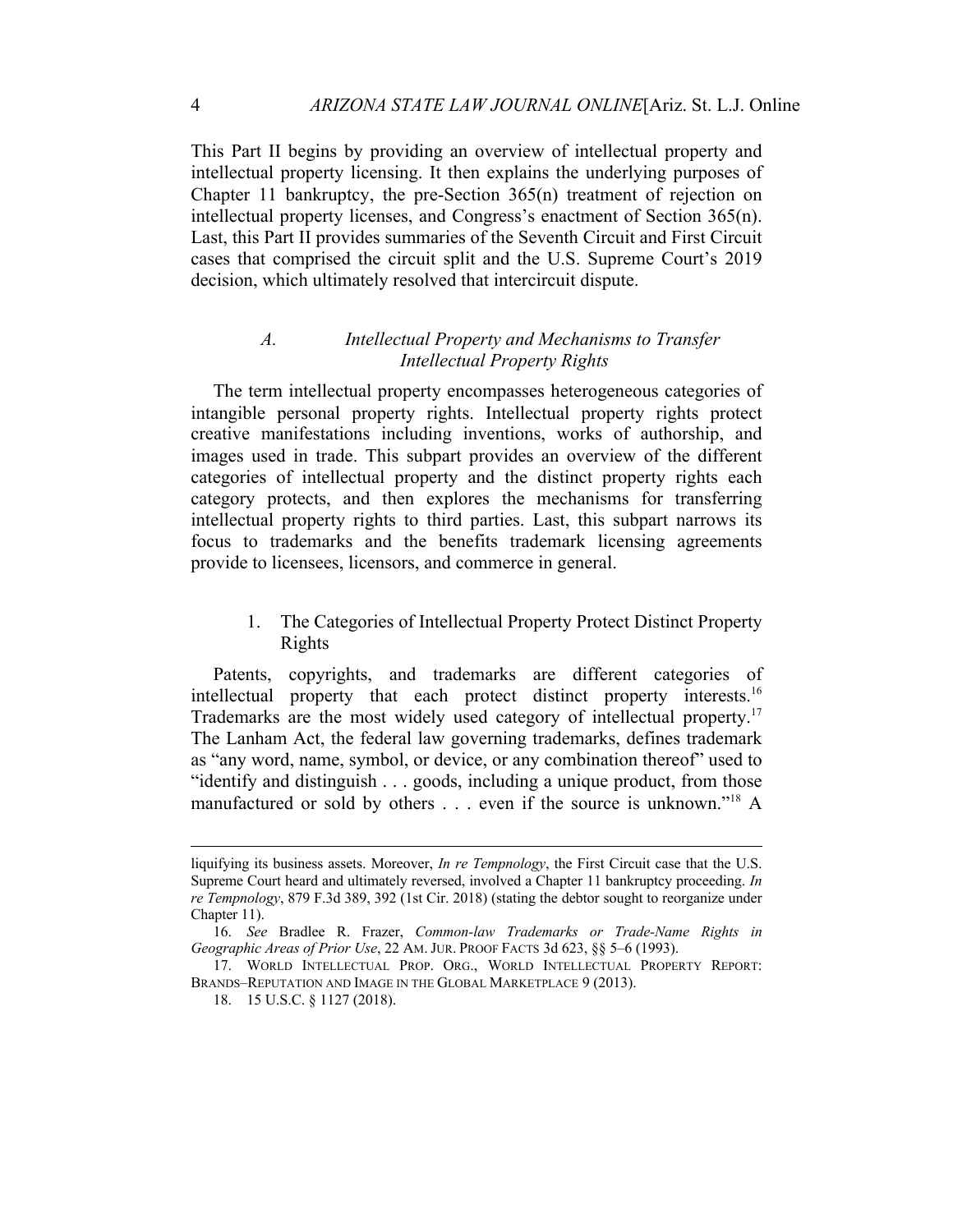registered trademark is effective for a period of ten years, and its effectiveness can be renewed for successive terms without limitation.<sup>19</sup> Trademarks protect brand exclusivity, $2^0$  and trademarks provide registrants with protection against brand infringement by competitors.<sup>21</sup> Thus, if a competitor attempts to use the registered mark without the registrant's permission, and that use causes confusion in the market, then the trademark registrant has remedies available under federal law.22

Unlike other forms of registered intellectual property, a trademark carries with it an affirmative duty of control.<sup>23</sup> Because the principal function of a trademark is to distinguish the products or services protected by the mark from similar products or services in the market,<sup>24</sup> the trademark registrant must ensure the mark is used consistently.<sup>25</sup> Accordingly, if the registrant fails to satisfy its duty of control, the trademark will ultimately be forfeited.26

Copyright, another category of intellectual property, provides protection to "original works of authorship fixed in any tangible medium of expression."<sup>27</sup> These works of authorship include literary, musical, or dramatic works, art and architecture, motion pictures, and sound recordings.28 The copyright owner has exclusive rights to use the

[https://perma.cc/Z7GS-37LB] (last visited Oct. 15, 2019).

25. Gorenstein Enter., Inc. v. Quality Care–USA, Inc., 874 F.2d 431, 434 (7th Cir. 1989).

26. *E.g.*, *id.*; Oberlin v. Marlin Am. Corp., 596 F.2d 1322, 1327 (7th Cir. 1979) ("The Lanham Act requires supervision of trademark licensees at the expense of abandonment of the trademark.").

27. 17 U.S.C. § 102(a) (2019).

28. *Id.*

<sup>19.</sup> 15 U.S.C. § 1058 (2018) ("Each [trademark] registration shall remain in force for 10 years."). Subject to certain limitations, trademarks can be renewed for successive ten-year periods. *See id.*

<sup>20.</sup> WORLD INTELLECTUAL PROP. ORG., *supra* note 17 at 9.

<sup>21.</sup> 15 U.S.C. § 1114(1) (2018) (providing that any person that uses a registered trademark in association with a sale of goods or services without permission from the registrant and such use is likely to cause confusion in the market will be liable in a civil action brought by the registrant).

<sup>22.</sup> *Id.*

<sup>23.</sup> J. THOMAS MCCARTHY, MCCARTHY ON TRADEMARKS AND UNFAIR COMPETITION § 18:48 (5th ed. 2019) ("[N]ot only does the trademark owner have the right to control quality, when it licenses, it has the duty to control quality."). *See also* Dawn Donut Co. v. Hart's Food Stores, Inc., 267 F.2d 358, 367 (2d Cir. 1959) ("[U]nless the [trademark] licensor exercises supervision and control over the operation of its [trademark] licensees[,] the risk that the public will be unwittingly deceived will be increased and this is precisely what the [Lanham] Act is in part designed to prevent.").

<sup>24.</sup> *Franchise or Trademark License Agreements*, WORLD INTELLECTUAL PROP. ORG., http://www.wipo.int/sme/en/ip\_business/licensing/franchise\_license.htm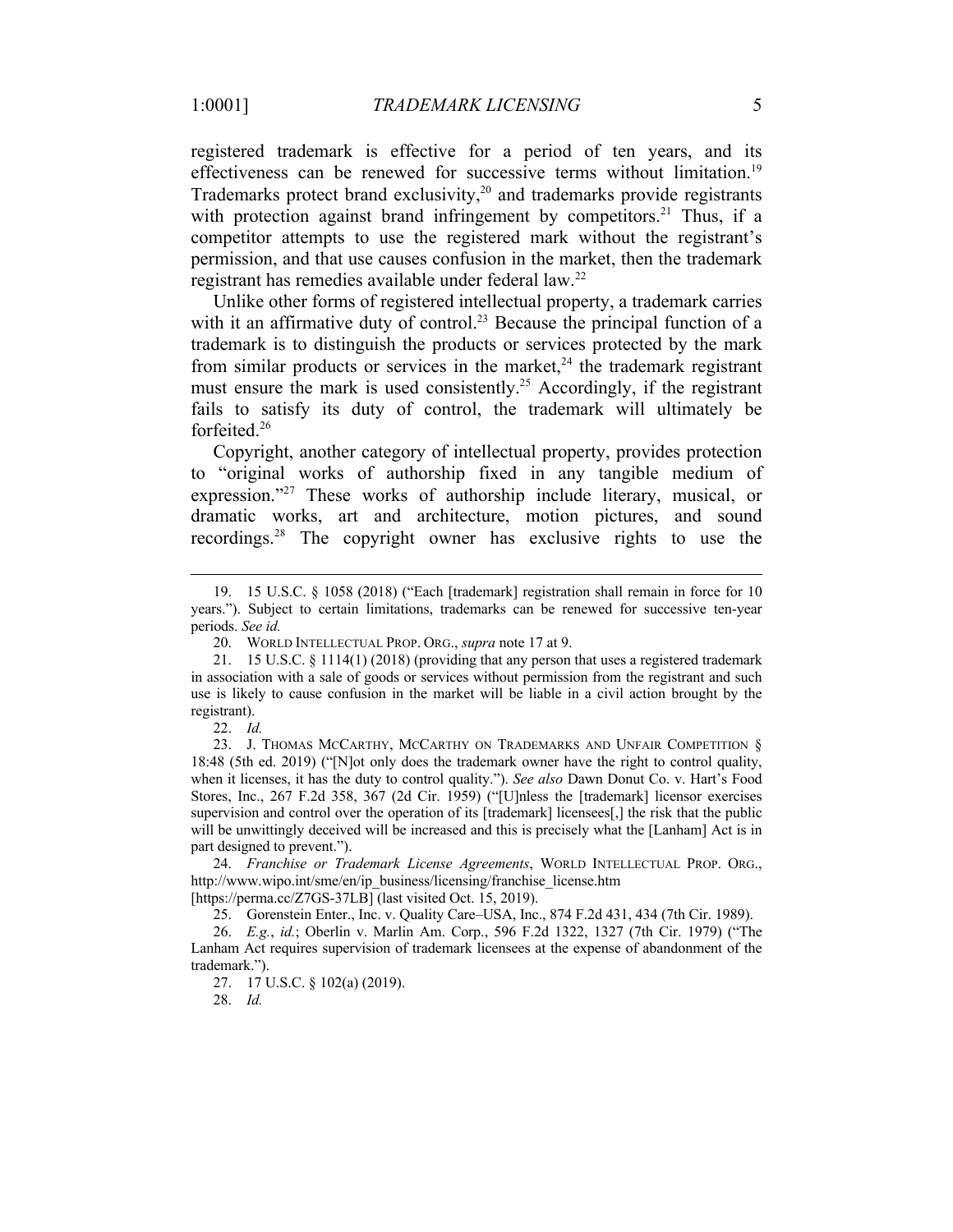copyrighted work, including the rights to "reproduce the copyrighted work" and "prepare derivative works."29 Subject to certain exceptions, a copyright is generally effective for the duration of the "life of the author and 70 years after the author's death."30

A third category of intellectual property, patents, protects inventions.<sup>31</sup> A patent grants to the patentee the "right to exclude others from making, using, offering for sale, or selling the invention."<sup>32</sup> Generally, patent rights are granted for a twenty-year term.<sup>33</sup> Unlike a trademark, which imposes a duty on the trademark registrant to ensure the mark is used consistently, a patent imposes no affirmative duty to monitor patent usage on the patentee.34 Moreover, while trademarks communicate essential information about the quality of goods or services to consumers,<sup>35</sup> patents primarily function within a business's internal operations.<sup>36</sup>

In sum, trademarks, copyrights, and patents are distinct categories of intellectual property that protect different property rights. To establish intellectual property rights and benefit from the legal protections provided by these rights, the original creator—the party holding the inventive concept, the symbol or name designating the exclusivity of a brand, or the tangible form of a creative expression—must take specific action to register the intellectual property.<sup>37</sup> The process for registering intellectual property rights and mechanisms to transfer intellectual property rights are discussed below.

37. *See* WORLD INTELLECTUAL PROP. ORG., WHAT IS INTELLECTUAL PROPERTY? 6, 10, 21, https://www.wipo.int/edocs/pubdocs/en/intproperty/450/wipo\_pub\_450.pdf [https://perma.cc/G 5QQ-7GP8] (last visited Aug. 1, 2019).

<sup>29.</sup> *Id.* § 106.

<sup>30.</sup> *Id.* § 302(a).

<sup>31.</sup> Frazer, *supra* note 16, at § 6.

<sup>32.</sup> 35 U.S.C. § 154(a)(1) (2018).

<sup>33.</sup> *Id.* § 154(a)(2).

<sup>34.</sup> *In re Tempnology*, 879 F.3d 389, 402 (1st Cir. 2018).

<sup>35.</sup> *Id.*

<sup>36.</sup> A typical consumer does not rely on an underlying patent when making decisions about what goods to purchase. A consumer, however, would likely consider a brand name or trademark in determining whether to purchase a particular product or service. Consider, for example, a consumer's loyalty to Samsung branded products over Apple branded products or Coke products over Pepsi products.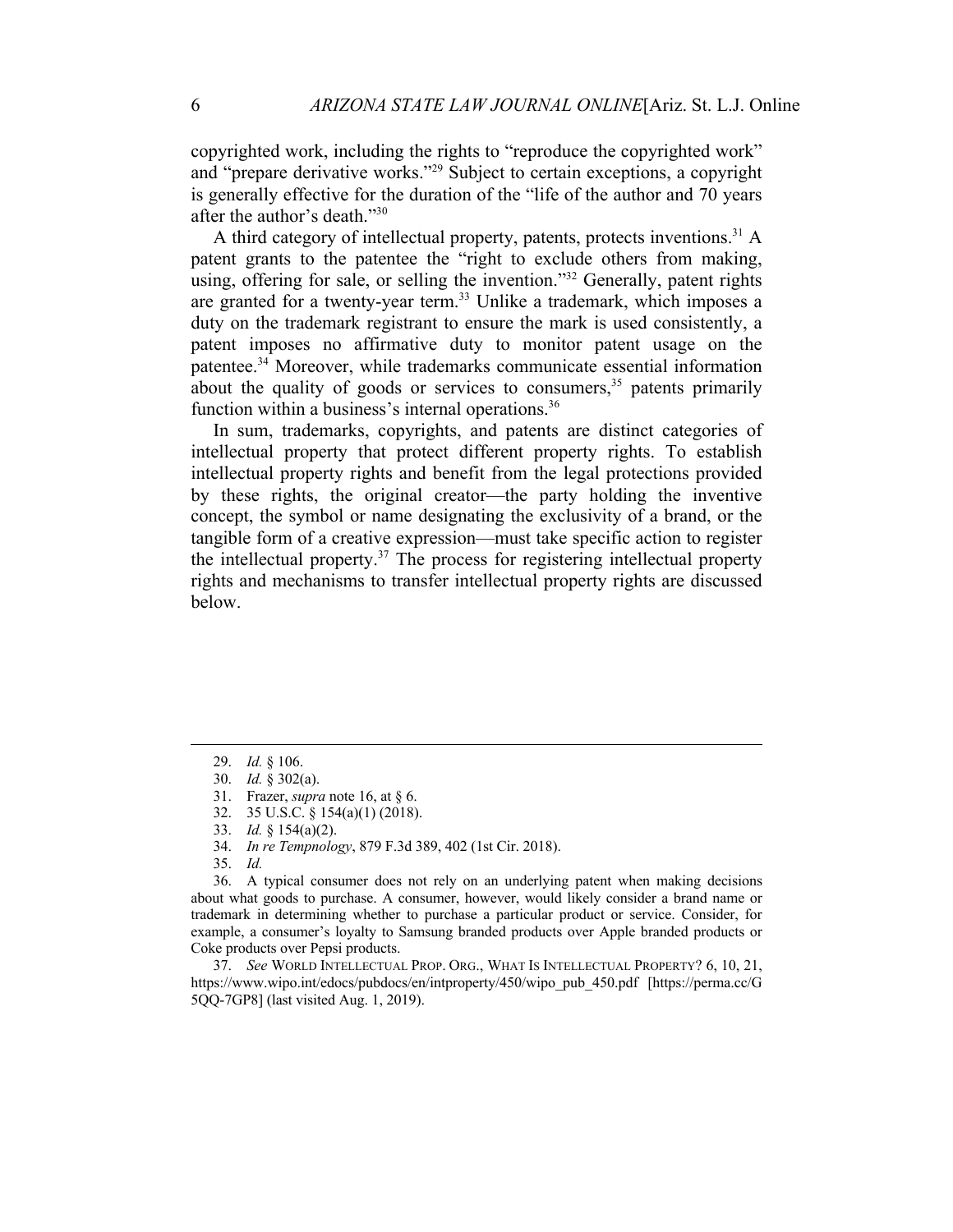2. Registering Intellectual Property and Mechanisms to Transfer Intellectual Property Rights

To establish intellectual property rights, an original creator must generally register her creation with an appropriate government authority.<sup>38</sup> This process requires the creator to bear expenses upfront and assume the risks associated with the registration process.<sup>39</sup> However, by navigating the registration system and establishing intellectual property rights, the original creator can take advantage of new opportunities associated with intellectual property rights, including legal mechanisms that allow for the registrant to transfer rights to third parties.

Licensing is a desirable mechanism of transfer for registrants that wish to retain an ownership interest in their intellectual property. Unlike other mechanisms designed to transfer rights, an intellectual property license preserves the ownership interest of the licensor while simultaneously providing licensees with the ability to use particular intellectual property rights.40 Intellectual property licensing is beneficial to licensors because it increases access to licensees' expertise, creates additional revenues in the form of royalties, and expands the market for goods or services sold under the trademark.<sup>41</sup>

Assignment and outright sale are alternative mechanisms to transfer intellectual property rights that ultimately eliminate the registrant's ownership interest. A registrant that elects to assign intellectual property

<sup>38.</sup> Trademarks and patents are registered with the U.S. Patent and Trademark Office. *How Should I Protect My Intellectual Property?*, INTELLECTUAL PROPERTY RIGHTS (IPR) BASICS, https://www.stopfakes.gov/article?id=How-Should-I-Protect-My-Intellectual-Property [https://perma.cc/832R-9PKQ] (last visited Mar. 7, 2019). Copyrights are registered with the U.S. Copyright Office. *Id.* Although trademarks and copyrights are afforded protection in some instances even without registration, registration provides additional advantages and protection for registrants. *Id.*

<sup>39.</sup> Expenses associated with registering intellectual property include legal fees and costs associated with research and development. Similarly, the risks associated with registering intellectual property include paying the expenses associated with the registration process without the guarantee that the U.S. Patent and Trademark Office or U.S. Copyright Office will grant intellectual property rights. Absent registration, however, the original creator generally lacks the ability to protect its creation from infringement, and even runs that risk that it may be threatened with litigation by a third party claiming to hold registered intellectual property rights in the particular creation. *See* WORLD INTELLECTUAL PROP. ORG.,*supra* note 37, at 5–11, 19–21.

<sup>40.</sup> *See, e.g.*, *Licensing of Intellectual Property Rights*, WORLD INTELLECTUAL PROP. ORG., http://www.wipo.int/sme/en/ip\_business/licensing/licensing.htm [https://perma.cc/78SH-ULG6] (last visited Sept. 16, 2019).

<sup>41.</sup> *See, e.g.*, *id.* A more thorough discussion of the benefits of trademark licensing agreements is discussed in Part II.A.3.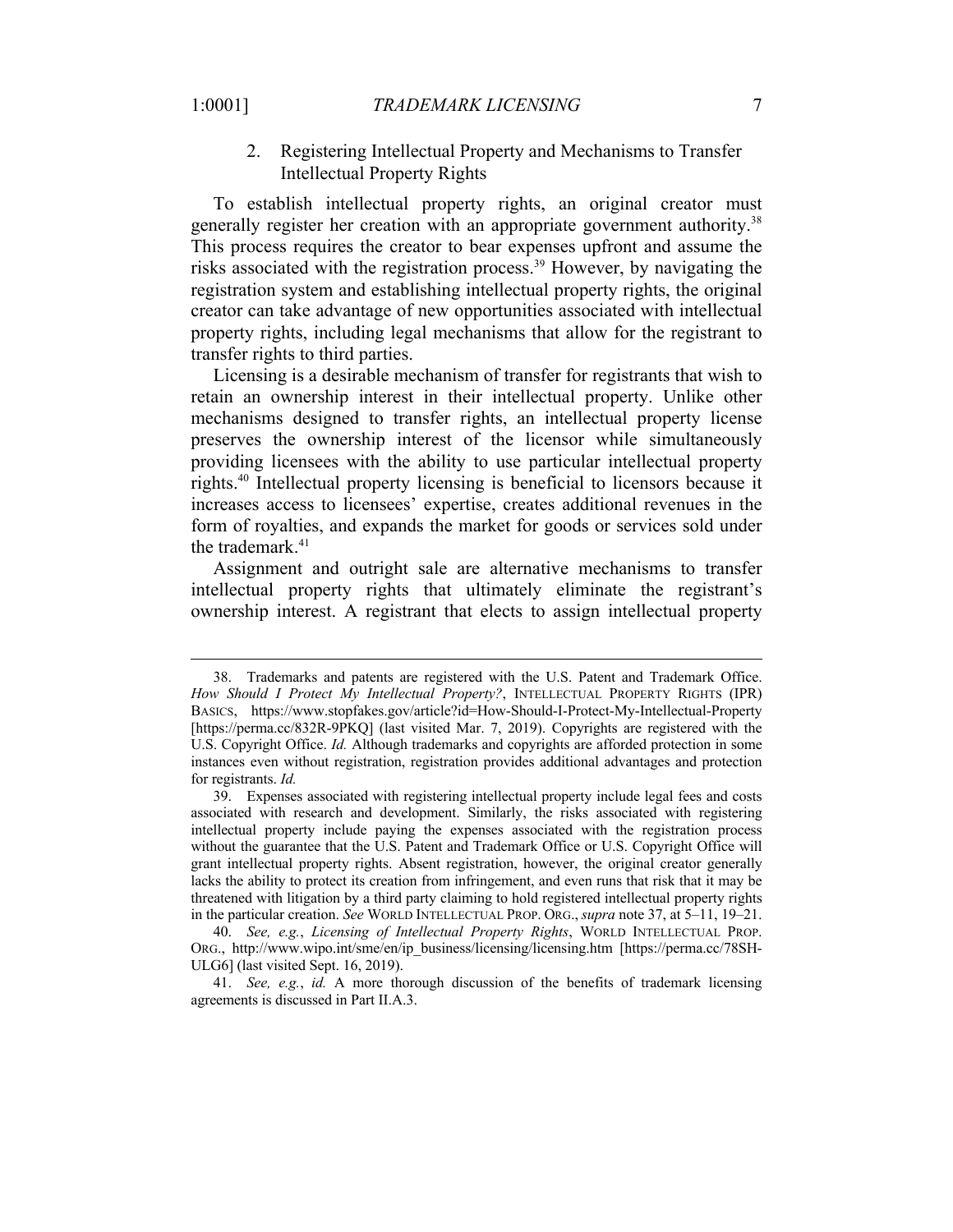rights permanently transfers some or all of its rights to an assignee.<sup> $42$ </sup> The outright sale of intellectual property rights has analogous effects on the seller as an assignment has on the assignor.<sup>43</sup> In an outright sale, the seller relinguishes all interests in the intellectual property.<sup>44</sup> Thus, by selling or assigning particular rights, the registrant surrenders control over and personal stake in intellectual property rights in exchange for payment.45 These mechanisms of transfer are appealing for an owner that wishes to shift the risks associated with technological development or surrender complete control in exchange for payment. If, however, the owner desires to retain an interest in the intellectual property rights it grants to a third party, assignment and outright sale are impracticable, and thus licensing is the more suitable mechanism for transfer.

In sum, intellectual property rights can be transferred to third parties pursuant to a variety of legal mechanisms. Because this article focuses specifically on trademark licensing, the following subpart provides additional information regarding the growing market for trademark licensing agreements and the benefits that these agreements provide.

#### 3. The Benefits of Trademark Licensing Agreements

Trademark licensing agreements provide licensors, licensees, and consumers with benefits that are unavailable under other mechanisms to transfer intellectual property rights. Because of these benefits, the market for trademark licensing agreements is growing. This subpart provides information about the benefits trademark licensors experience under trademark licensing agreements, the benefits trademark licensees enjoy under these agreements, and finally, the benefits consumers, in general, experience as a result of trademark licensing.

The growing market for trademark licensing agreements provides trademark registrants with access to additional resources and alternative avenues for economic reward.46 Under a licensing agreement, the trademark registrant retains an interest in the trademark while partnering with other entities to enter new markets or expand an existing market for the product or service sold under the registered mark.<sup>47</sup> Trademark licensing agreements

<sup>42.</sup> *E.g.*, S. REP. NO. 100-505, at 3–4 (1988).

<sup>43.</sup> *See id.* at 3–4.

<sup>44.</sup> *See id.* at 3.

<sup>45.</sup> *See id.* at 4.

<sup>46.</sup> *See* WORLD INTELLECTUAL PROP. ORG., *supra* note 17, at 9, 11.

<sup>47.</sup> *Id.* at 11.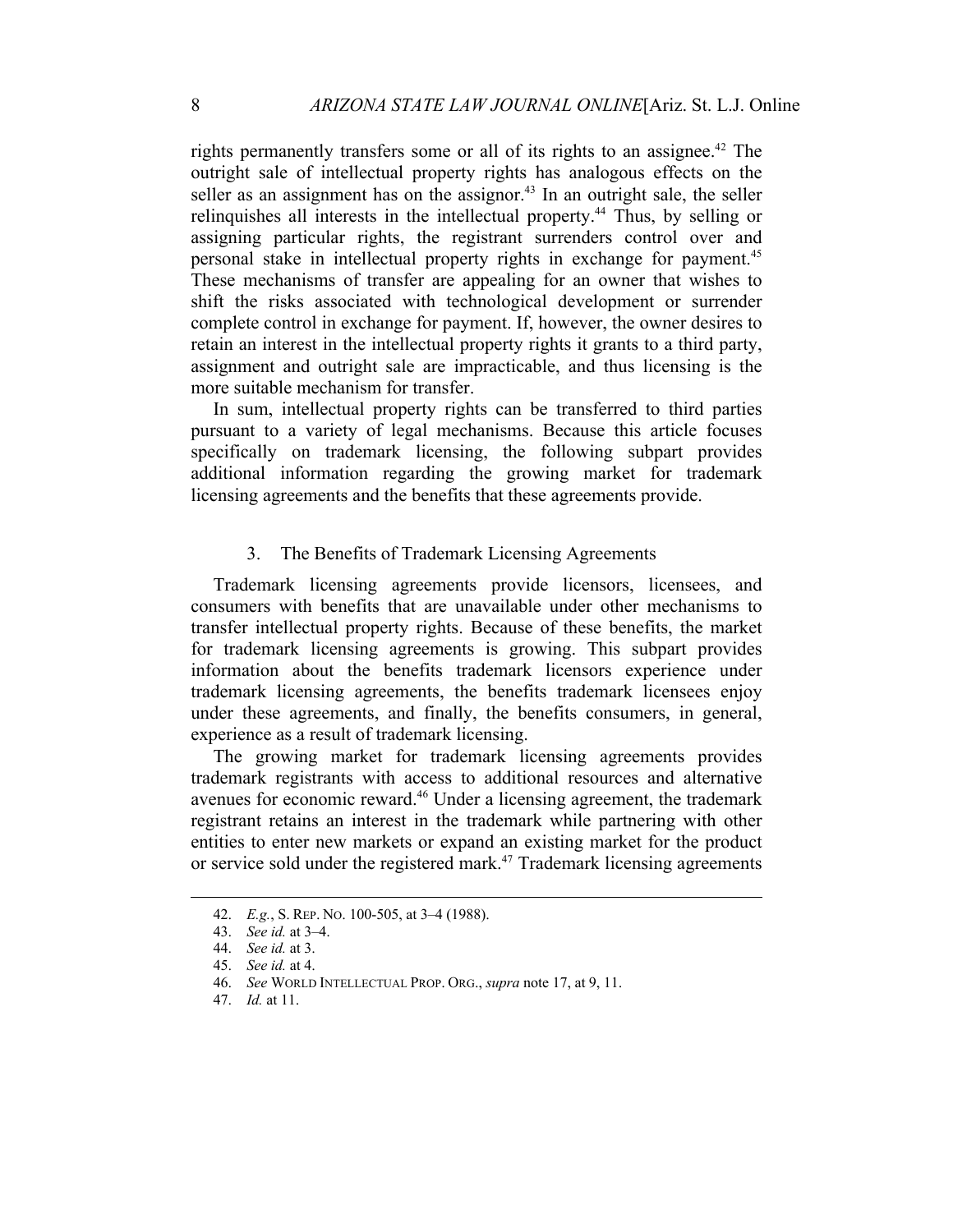also provide the registrant with access to expertise and assets beyond that of its business.48 For example, the registrant can utilize a licensing agreement to partner with companies that have more skilled marketing teams or own the manufacturing equipment needed to apply the trademark to an alternative medium. Finally, because the registrant retains an interest in the trademark, the registrant can enter into licensing agreements with a variety of different licensees. This function allows the registrant to contract with a diverse group of licensees and ultimately increase its level of access to resources and royalties.<sup>49</sup> Thus, a trademark licensing agreement provides a trademark registrant with opportunities to generate substantial capital in exchange for a relatively minimal expenditure.<sup>50</sup>

A strong trademark system in general and trademark licensing agreements in particular also provide benefits to trademark licensees. Licensees are able to leverage their expertise—including marketing, distribution, or manufacturing—in conjunction with a licensor's brand protected by the trademark, to generate additional economic reward. Under a trademark licensing agreement, a trademark licensee is granted specific rights to a particular trademark.<sup>51</sup> These rights might include the ability to use, sell, import, export, manufacture, or distribute trademarked goods or services to the extent provided by the licensing agreement.<sup>52</sup> In addition to a contractual grant of rights, the trademark-licensee is provided with a defense against infringement claims.<sup>53</sup> Finally, in many cases, trademarklicensing agreements grant licensees rights for an extended period of time, and thus licensees often invest substantial capital to build their business around the products or services protected by the mark.<sup>54</sup> Accordingly, the viability of a trademark licensee's business is highly dependent on the rights granted to it pursuant to the licensing agreement.<sup>55</sup>

<sup>48.</sup> *Id.*

<sup>49.</sup> *See generally id.* 

<sup>50.</sup> *Id.* ("[Trademark licensing] enable[s] companies to access competences outside their own core strategic assets, and to generate new revenues without substantial investments into building or acquiring additional knowhow or manufacturing capability.").

<sup>51.</sup> Brief of Law Professors as Amici Curiae Supporting Petitioner at 7, Mission Prod. Holdings, Inc. v. Tempnology, LLC, 139 S. Ct. 1652 (2019) (No. 17-1657), 2018 WL 6618029, at \*8–9.

<sup>52.</sup> *Licensing of Intellectual Property Rights*, *supra* note 40.

<sup>53.</sup> *See* WORLD INTELLECTUAL PROP. ORG., *supra* note 37, at 9 ("Trademark protection is legally enforced by courts that, in most systems, have the authority to stop trademark infringement.").

<sup>54.</sup> *See infra* note 195.

<sup>55.</sup> *See* COMMISSION TO STUDY THE REFORM OF CHAPTER 11, AM. BANKR. INST., 2012– 2014 FINAL REPORT AND RECOMMENDATIONS 127 (2014).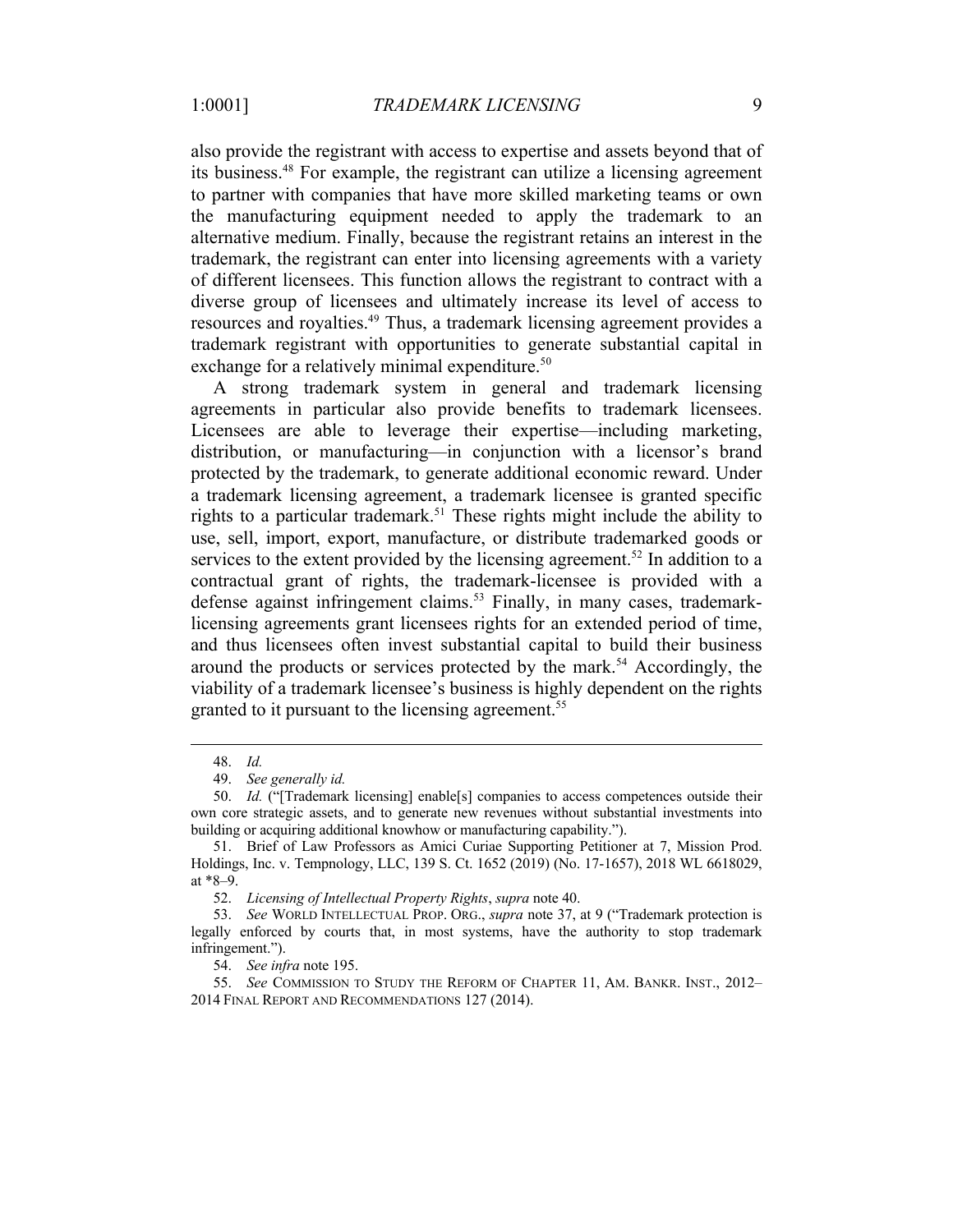Consumers also rely upon and benefit from the use of registered trademarks in the marketplace. A trademark effectively communicates to the public that the quality of the goods or services being sold under the registered trademark are controlled and monitored by the trademark registrant.56 Trademarked brands provide consumers with assurance of the quality and reliability of products and services they purchase, and a consumer's experience with particular brands are influential on the often unwavering preferences that consumers develop.<sup>57</sup> Thus, trademarks provide consumers with confidence that a good or service sold under a registered mark is the good or service that the consumer intends to purchase, and trademark licensing expands the types of products or services available under particular marks.<sup>58</sup>

A strong trademark system and trademark licensing provide benefits to trademark licensors, trademark licensees, and consumers. The viability of trademark licensing, however, is influenced greatly by how these agreements are treated in bankruptcy proceedings. The following subpart explains how intellectual property licensing agreements in general and trademark licensing agreements in particular are treated under the Bankruptcy Code.

## *B. Intellectual Property Licensing in Bankruptcy Proceedings*

As intellectual property licensing becomes more prevalent, intellectual property licensing agreements inevitably are included in bankruptcy debtors' estates. This subpart first discusses the purposes and objectives of bankruptcy, and then provides an overview of both rejection and executory contracts. This subpart also discusses the pre-Section 365(n) effect of rejection on intellectual property licenses, and Congress's enactment of Section  $365(n)$ . Finally, this subpart provides information about the cases that comprised the circuit split over the effect of rejection on trademark licensing agreements, and the U.S. Supreme Court's 2019 decision that resolved the split.

<sup>56.</sup> MCCARTHY, *supra* note 23, at § 18:48.

<sup>57.</sup> *See* COMMISSION TO STUDY THE REFORM OF CHAPTER 11, AM. BANKR. INST., *supra*  note 55, at 127.

<sup>58.</sup> MCCARTHY, *supra* note 23, at § 18:48.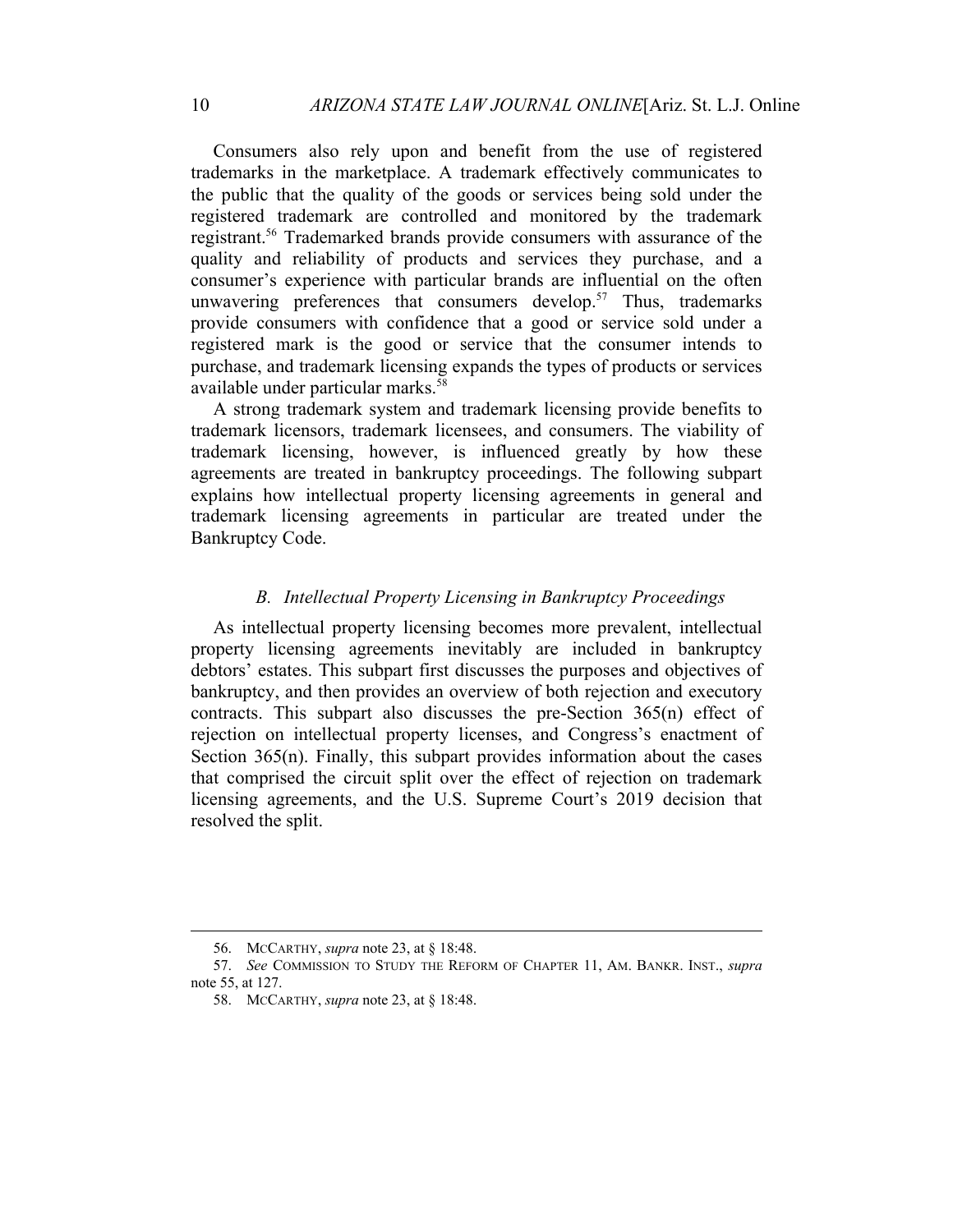#### 1. The Purposes and Objectives of Bankruptcy

The central purpose of Chapter 11 bankruptcy is to prevent a debtor from liquifying its business.<sup>59</sup> When a debtor-company liquidates under Chapter 7, a bankruptcy trustee compiles and sells all of the debtor-company's nonexempt assets, and the proceeds thereof are applied to debts owed to creditors pursuant to the rules set forth in the Bankruptcy Code. <sup>60</sup> At the conclusion of liquidation, the debtor-company is wound up and disappears. Liquidation imposes losses on the economy, including job reduction and increases the likelihood that economic resources are misused.<sup>61</sup>

An alternative to liquidation is reorganization under Chapter 11 of the Bankruptcy Code. Under Chapter 11, a debtor-company restructures its existing debts to maximize its ability to repay creditors.<sup>62</sup> Unlike liquidation, a debtor-company that reorganizes its debt continues to operate as a business. Accordingly, because of the attendant externalities that arise from liquidation, reorganization pursuant to Chapter 11, if viable, is often more desired by debtors, creditors, and society in general.<sup>63</sup>

While the paramount objective of Chapter 11 bankruptcy is to rehabilitate debtors,<sup>64</sup> Chapter 11 ultimately strikes a balance between a debtor's interests and its creditors' interests.<sup>65</sup> Creditors are primarily interested in the maximization of the debtor's estate.<sup>66</sup> Indeed, deriving the maximum value from the bankruptcy estate increases the likelihood that creditors will be made whole.<sup>67</sup> On the other hand, the debtor's interests include both a successful reorganization and the limitation of its debts.<sup>68</sup> To further the debtor's interests, the Bankruptcy Code provides the bankruptcy trustee or debtor in possession with the power to assume or reject executory

68. *Id.*

<sup>59.</sup> NLRB v. Bildisco & Bildisco, 465 U.S. 513, 528 (1984).

<sup>60.</sup> *Chapter 7 – Bankruptcy Basics*, U.S. STATES CTS., https://www.uscourts.gov/servicesforms/bankruptcy/bankruptcy-basics/chapter-7-bankruptcy-basics [https://perma.cc/QC6W-NDES] (last visited Sept. 16, 2019).

<sup>61.</sup> *Bildisco & Bildisco*, 465 U.S. at 528.

<sup>62.</sup> *See, e.g.*, *In re* Cooper Props. Liquidating Tr., Inc., 61 B.R. 531, 537 (Bankr. W.D. Tenn. 1986).

<sup>63.</sup> *See* Linda J. Rusch, *The New Value Exception to the Absolute Priority Rule in Chapter 11 Reorganizations: What Should the Rule Be?*, 19 PEPP. L. REV. 1311, 1321 (1992) ("Congress generally considers business reorganization to be better for society than liquidation, [but] Congress does not allow every business to reorganize under Chapter 11.").

<sup>64.</sup> *In re Tempnology*, 879 F.3d 389, 396 (1st Cir. 2018).

<sup>65.</sup> *See* Fla. Dep't of Revenue v. Piccadilly Cafeterias, Inc*.*, 554 U.S. 33, 51 (2008) (citing Toibb v. Radloff, 501 U.S. 157, 163 (1991)).

<sup>66.</sup> *Id.*

<sup>67.</sup> *Id.*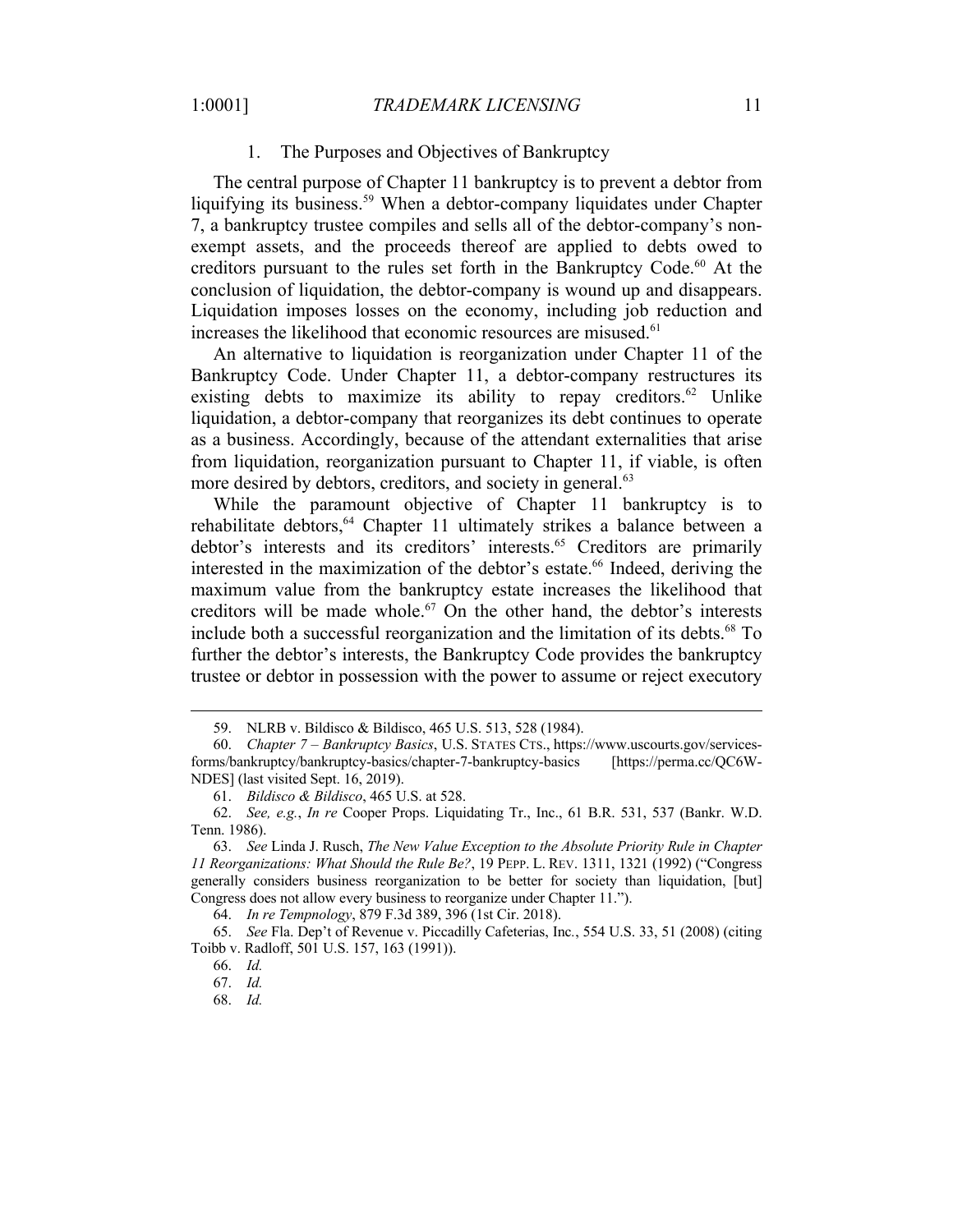contracts to the extent certain exceptions do not apply and subject to judicial approval.<sup>69</sup> The following subpart provides additional information on assumption and rejection in bankruptcy proceedings.

2. The Assumption and Rejection of Intellectual Property Licenses in Bankruptcy Proceedings

The ability of a bankruptcy trustee or debtor in possession to reject executory contracts is "vital to the basic purpose to a Chapter 11 reorganization, because rejection can release the debtor's estate from burdensome obligations that can impede a successful reorganization."<sup>70</sup> Pursuant to the Bankruptcy Code, "the trustee, subject to the court's approval, may assume or reject any executory contract."71 The Bankruptcy Code further provides that the rejection of an executory contract "constitutes a breach of such contract."72

Whether an executory contract is rejected or assumed is dependent on whether, in the debtor's business judgment, the contract is beneficial to the debtor. <sup>73</sup> Under the business judgement rule, the trustee or debtor in possession's decision to reject an executory contract is given great deference. Indeed, as long as the bankruptcy trustee or debtor in possession satisfies the business judgement test, the trustee or debtor in possession has the power to assume contracts that are beneficial to the bankruptcy estate and reject those that hinder a successful reorganization.<sup>74</sup> In sum, rejection provides the bankruptcy estate with "an 'elixir for use in nursing a business back to good health."<sup>75</sup>

Although the Bankruptcy Code does not expressly define "executory contract," executory contracts generally require performance by both parties to the agreement.76 Intellectual property licenses are broadly considered

75. *In re Tempnology*, 879 F.3d at 394 (quoting Thinking Machs. Corp. v. Mellon Fin. Servs. Corp., 67 F.3d 1021, 1024 (1st Cir. 1995)).

76. *In re* FBI Distrib. Corp., 330 F.3d 36, 40 n.5 (1st Cir. 2003) ("[T]he legislative history to section 365(a) indicates that Congress intended [executory contract] to mean a contract 'on

<sup>69.</sup> *See* 11 U.S.C. § 365(a) (2018).

<sup>70.</sup> *Bildisco & Bildisco*, 465 U.S. at 528.

<sup>71.</sup> § 365(a).

<sup>72.</sup> *Id.* § 365(g).

<sup>73.</sup> *In re Tempnology*, 879 F.3d at 394.

<sup>74.</sup> *Id.* at 396. The business judgment test "is a presumption that in making a business decision the [bankrupt] acted on an informed basis, in good faith and in the honest belief that the action taken was in the best interests of the company." Aronson v. Lewis, 473 A.2d 805, 812 (Del. 1984).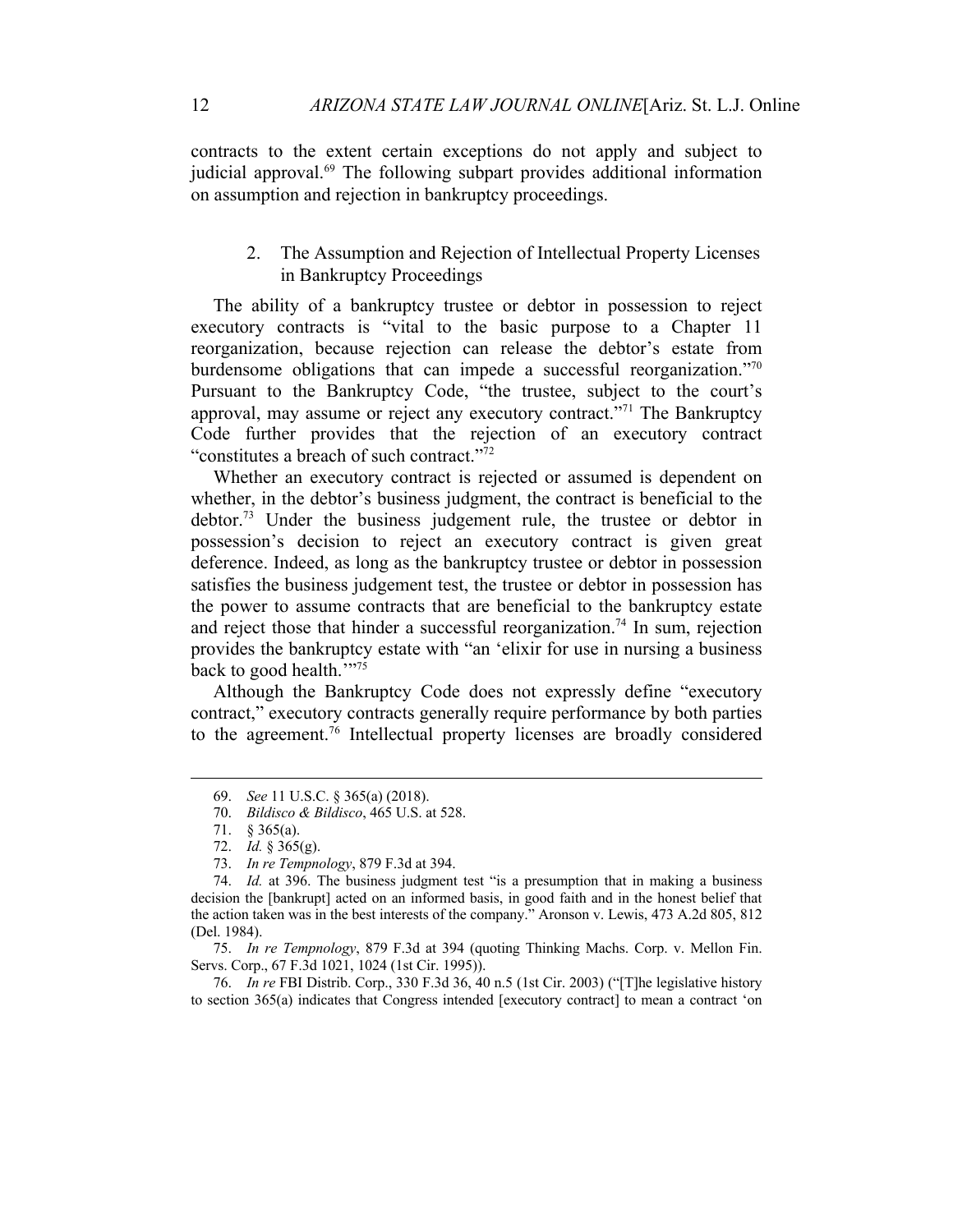executory contracts, and thus are subject to rejection in bankruptcy proceedings.77 The effect of rejection on rights provided under intellectual property licenses has varied historically. The following subparts explore that history.

# 3. The Pre-Section 365(n) Treatment of Rejection on Intellectual Property Licenses

Before the enactment of Section 365(n) of the Bankruptcy Code, the effect of rejection on intellectual property licenses was uncertain. This uncertainty was resolved to an extent when the Court of Appeals for the Fourth Circuit confronted the effect of a trustee's rejection of an intellectual property license in *Lubrizol Enterprises, Inc. v. Richmond Metal Finishers, Inc*. 78

In *Lubrizol*, the Fourth Circuit held that an intellectual property license could not only be rejected as an executory contract in a bankruptcy proceeding, but that the licensee's rights to use the licensed technology were unilaterally extinguished by rejection.<sup>79</sup> The court applied the business judgment rule and afforded the debtor in possession a substantial level of deference when analyzing whether its determination to reject the intellectual property license was advantageous to the bankruptcy estate.<sup>80</sup> According to the Fourth Circuit, unless the licensee could show that the debtor in possession rejected the intellectual property license "in bad faith or in gross abuse of the bankrupt's retained business discretion," the court would not interfere with the decision to reject the license.<sup>81</sup> Thus, to the extent a debtor in possession rejected a license absent bad faith or gross negligence, the

which performance is due to some extent on both sides.'") (citing *Bildisco & Bildisco*, 465 U.S. at 522; H.R. REP. NO. 95–595, at 347 (1977), *as reprinted in* 1978 U.S.C.C.A.N. 5963, 5963).

<sup>77.</sup> *See, e.g.*, *In re Tempnology*, 879 F.3d at 396 ("[T]he term 'executory contract' in section 365(a) encompassed intellectual property licenses.") (quoting Lubrizol Enters., Inc. v. Richmond Metal Finishers, Inc., 756 F.2d 1043, 1045 (4th Cir. 1985)). Section 365(n) provides an exception from the broad rejection authority described in § 365(a). Specifically, § 365(n) limits the trustee or debtor in possession's ability to reject intellectual property licenses it granted to other parties. 11 U.S.C. § 365(n) (2018). The intricacies and nuances provided in § 365(n) are discussed in Part II(B)(d).

<sup>78.</sup> 756 F.2d 1043 (4th Cir. 1985).

<sup>79.</sup> *Id.* at 1046, 1048.

<sup>80.</sup> *Id.* at 1046.

<sup>81.</sup> *Id.* at 1047.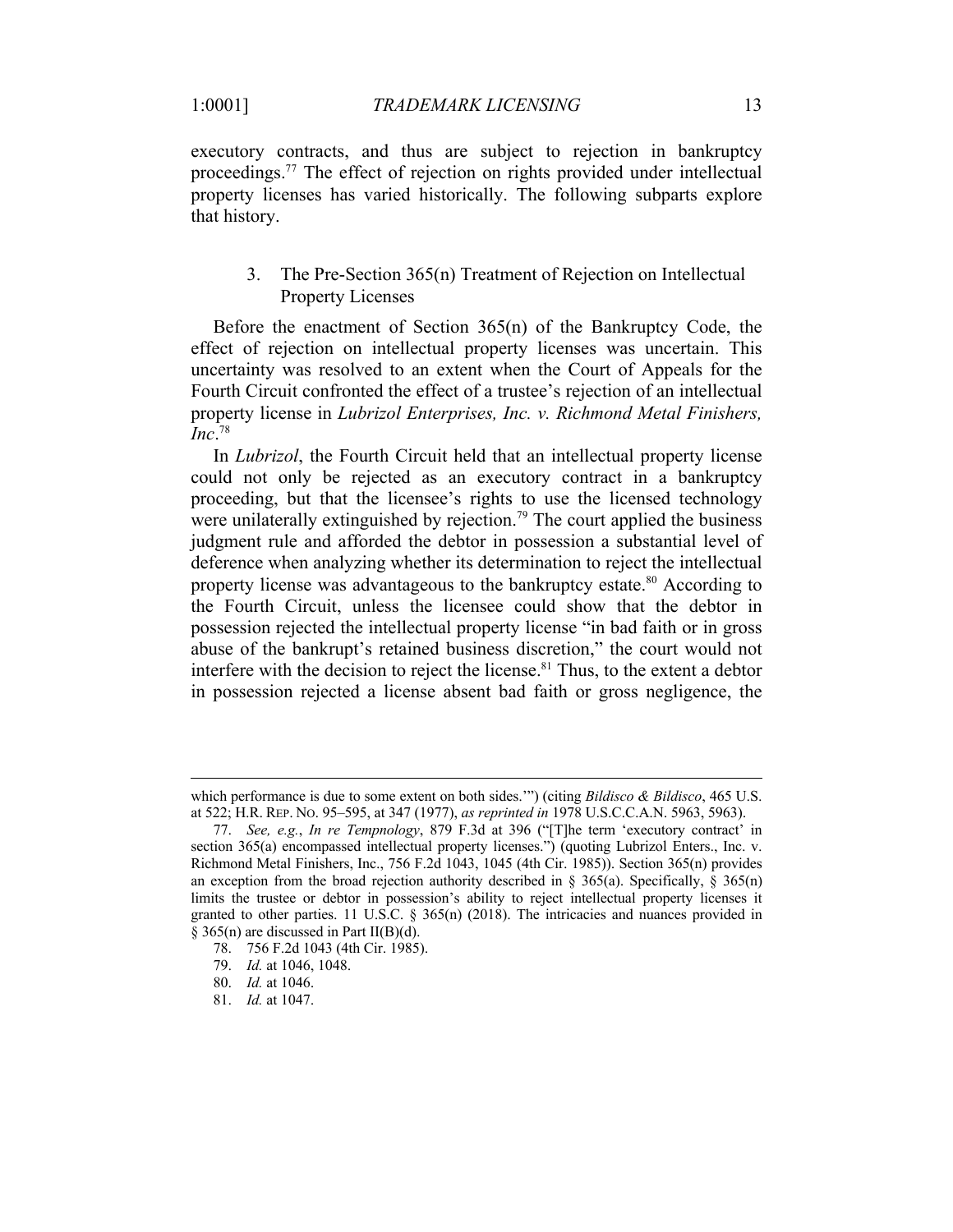licensee's rights under the licensing agreement were eliminated, and the licensee's only remedy was to seek money damages.<sup>82</sup>

The *Lubrizol* decision and the precedent it established proved problematic, and scholars uniformly criticized the opinion for the following reasons.83 First, intellectual property licenses create significant economic advantages for businesses, $84$  and thus many licensees rely upon the rights provided under intellectual property licenses as vital resources for their businesses' existence.<sup>85</sup> In the wake of *Lubrizol* and the uncertainty it created for licensees, many healthy businesses that relied upon intellectual property licenses were plagued by uncertainty and were a mere licensor'sbankruptcy-filing away from financial ruin.<sup>86</sup>

Second, scholars criticized *Lubrizol* for confounding rejection with the avoiding powers provided in the Bankruptcy Code.<sup>87</sup> Section  $365(g)$  of the Bankruptcy Code provides that the rejection of an executory contract "constitutes a breach of such contract."88 Scholars noted that the remedy for rejection is determined under applicable nonbankruptcy law, and "[o]f course, state law will not give the breaching party—the estate rejecting the contract—the right to rescind the contract."89 Indeed, "[n]othing in bankruptcy law does that either, so there is no basis for using rejection as an avoiding power."90 *Lubrizol*, however, provided licensors with the power to reject intellectual property licenses and take back the rights granted under the agreement—a power that confused rejection with avoiding powers.  $91$ 

<sup>82.</sup> *Id.* at 1048. However, "[d]amages on the contract that result from the rejection of an executory contract . . . receive the priority provided [to] unsecured creditors." *Bildisco & Bildisco*, 465 U.S. at 513. Thus, a licensee's remedy would likely not be paid in full.

<sup>83.</sup> *See, e.g.*, Jay Lawrence Westbrook, *The Commission's Recommendations Concerning the Treatment of Bankruptcy Contracts*, 5 AM. BANKR. INST. L. REV. 463, 470 (1997) ("The impact [of the *Lubrizol* decision] on the world of licensing was immediate and awful . . . .").

<sup>84.</sup> *See* Robert L. Tamietti, *Technology Licenses Under the Bankruptcy Code: A Licensee's Mine Field*, 62 AM. BANKR. L.J. 295, 296 (1988) ("Licenses, generally based on a relatively small initial payment relative to the costs of acquiring the patented product or process itself, allow the manufacturer to avoid those high initial acquisition costs in return for the promise of regular royalty payments to the licensor . . . .").

<sup>85.</sup> David M. Jenkins, *Licenses, Trademarks, and Bankruptcy, Oh My!: Trademark Licensing and the Perils of Licensor Bankruptcy*, 25 J. MARSHALL L. REV. 143, 151–52 (1991).

<sup>86.</sup> *Id.*; *see also* S. REP. NO. 100-505, at 3 (1988); 134 CONG. REC. S12993-01 (1988).

<sup>87.</sup> *See, e.g.*, Michael T. Andrew, *Executory Contracts in Bankruptcy: Understanding 'Rejection*,*'* 59 U. COLO. L. REV. 845, 916–19 (1988); Westbrook, *supra* note 83, at 470–72.

<sup>88.</sup> 11 U.S.C. § 365(g) (2018).

<sup>89.</sup> *See* Westbrook, *supra* note 83, at 471 (emphasis removed).

<sup>90.</sup> *Id.*

<sup>91.</sup> *Id.* at 470–472.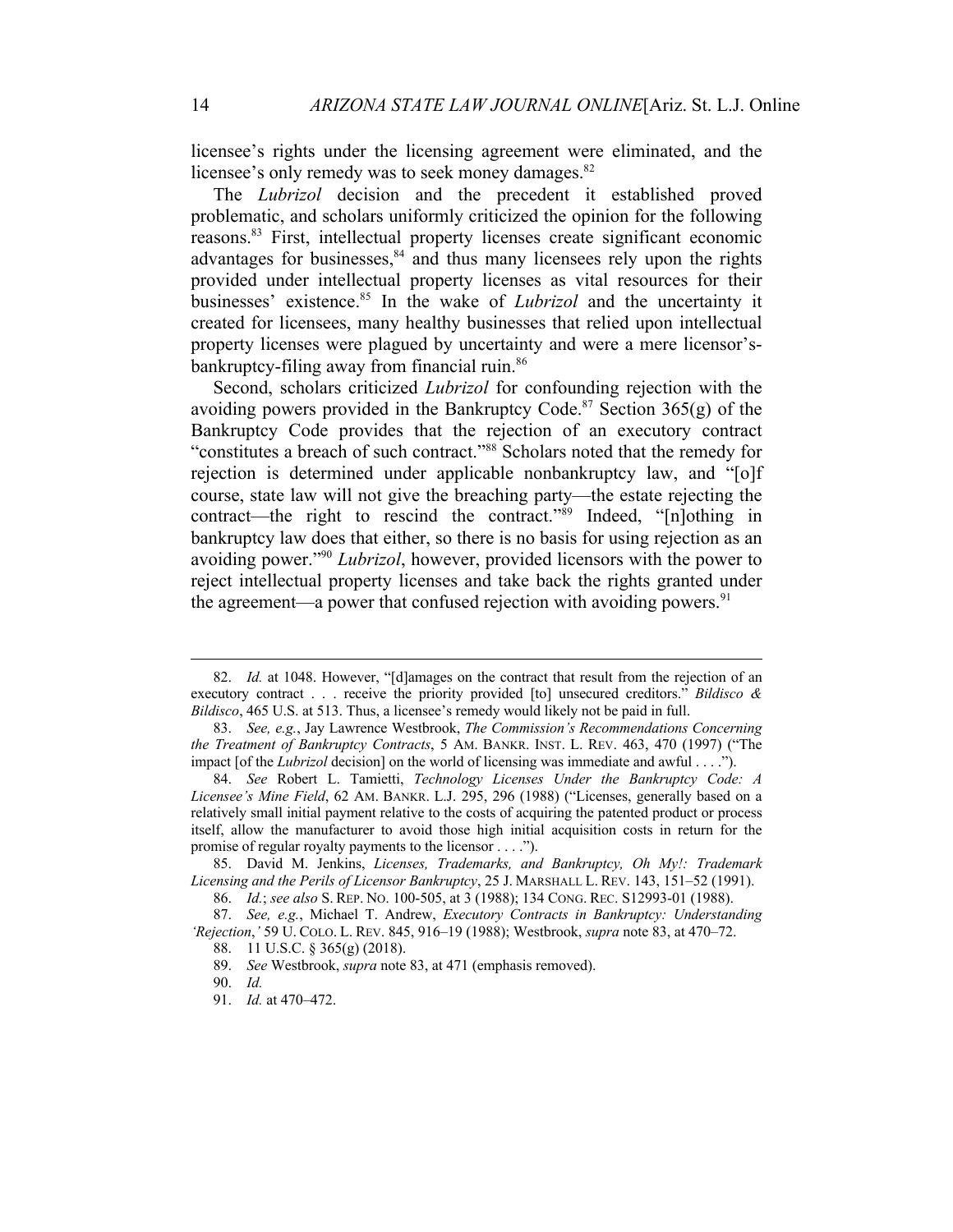Scholars were not alone in condemning *Lubrizol*. The *Lubrizol* decision itself acknowledged that extinguishing a licensee's rights under intellectual property licenses by means of rejection would have a "general chilling effect" on potential licensee's willingness to contract for intellectual property licenses and "impose[d] serious burdens" upon these licensees.<sup>92</sup> For the reasons stated, Congress took action to supersede the *Lubrizol* decision by enacting Section 365(n) of the Bankruptcy Code.

#### 4. Congress Responds to the Lubrizol Decision

Three years following *Lubrizol*, Congress expressly renounced the Lubrizol decision and the policy implications stemming therefrom.<sup>93</sup> Congress determined that *Lubrizol* and the precedent it established both jeopardized the system of intellectual property licensing, which historically created benefits for licensors, licensees, and the national economy, and created instability, which caused parties that would traditionally enter into licensing agreements to instead demand assignments.<sup>94</sup> The *Lubrizol* decision further concerned Congress because the uncertainty the decision created threatened the success and viability of American intellectual property licenses in the global market.<sup>95</sup>

Accordingly, in 1988, Congress amended Section 365 "to make clear that the rights of an intellectual property licensee to use the licensed property cannot be unilaterally cut off as a result of the rejection of the license  $\ldots$  . . . . . . The amendment was in the form of a new subsection to section 365; specifically, section 365(n), which provides in relevant part:

(1) If the trustee *rejects* an executory contract under which the debtor is a licensor of a right to *intellectual property*, the *licensee* under such contract may elect—

(A) to *treat such contract as terminated* . . .; or

(B) to *retain its rights* . . . under such contract and under any agreement supplementary to such contract, to such

96. S. REP. NO. 100-505, at 1 (1988).

<sup>92.</sup> Lubrizol Enters., Inc. v. Richmond Metal Finishers, Inc., 756 F.2d 1043, 1048 (4th Cir. 1985).

<sup>93.</sup> *See* S. REP. NO. 100-505, at 3 (1988); 134 CONG. REC. S12993-01 (1988).

<sup>94.</sup> S. REP. NO. 100-505, at 3 (1988) (explaining that "this change in basic format [from licenses to assignments] is wasteful and cumbersome and is especially chilling to small business technologists").

<sup>95.</sup> 134 CONG. REC. S12993-01 (1988).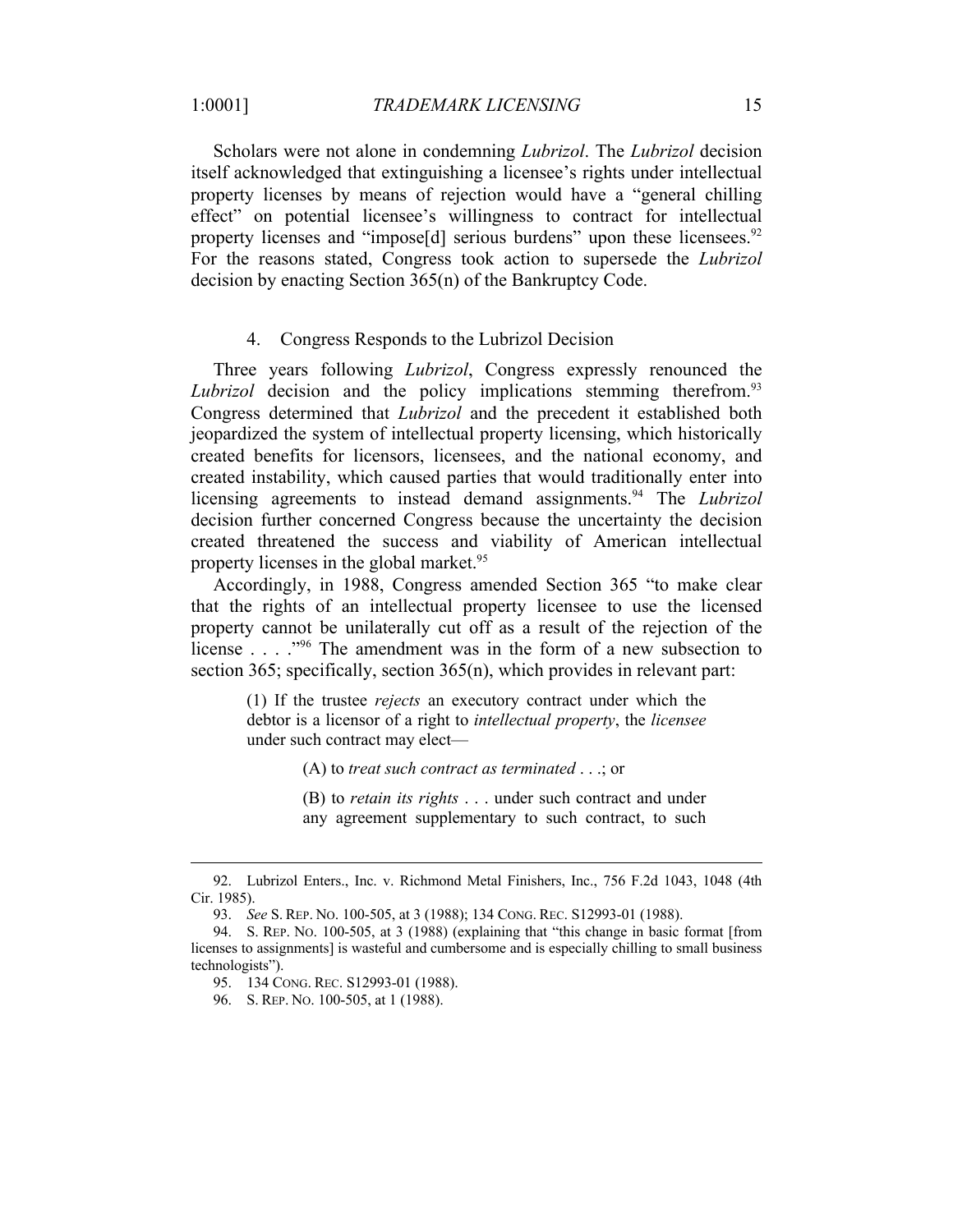intellectual property . . . as such rights existed immediately before the case commenced, for—

(i) the duration of such contract; and

(ii) any period for which such contract may be extended by the licensee as of right under applicable nonbankruptcy law.

(2) If the licensee elects to retain its rights . . . under such contract—

> (A) the trustee shall allow the licensee to exercise such rights;

> (B) the *licensee shall make all royalty payments* due under such contract for the duration of such contract . . . ; and

(C) the *licensee shall be deemed to waive*—

(i) *any right of set off* it may have with respect to such contract under this title or applicable nonbankruptcy law; and

(ii) any claim allowable under section 503(b) of this title arising from the performance of such contract.97

The enactment of Section 365(n) provided new protections to intellectual property licensees in licensors' bankruptcy proceedings. Rejection by a licensor of an intellectual property license no longer extinguished the licensee's rights granted under the intellectual property licensing agreement.<sup>98</sup> The scope of section  $365(n)$ , however, is limited. Section  $365(n)$  applies only to "intellectual property" licenses.<sup>99</sup> Section  $365(n)$ provides no definition of intellectual property, and one must look to the definitional section of the Bankruptcy Code to ascertain what intellectual

<sup>97. 11</sup> U.S.C.  $\frac{2565(n)}{2018}$  (emphasis added). Section 365(n) continues in subsections (3) and (4) to clarify the rights of the licensee should it elect to retain its rights. *See id.*

<sup>98.</sup> *See id.*

<sup>99.</sup> *See id.* § 365(n)(1).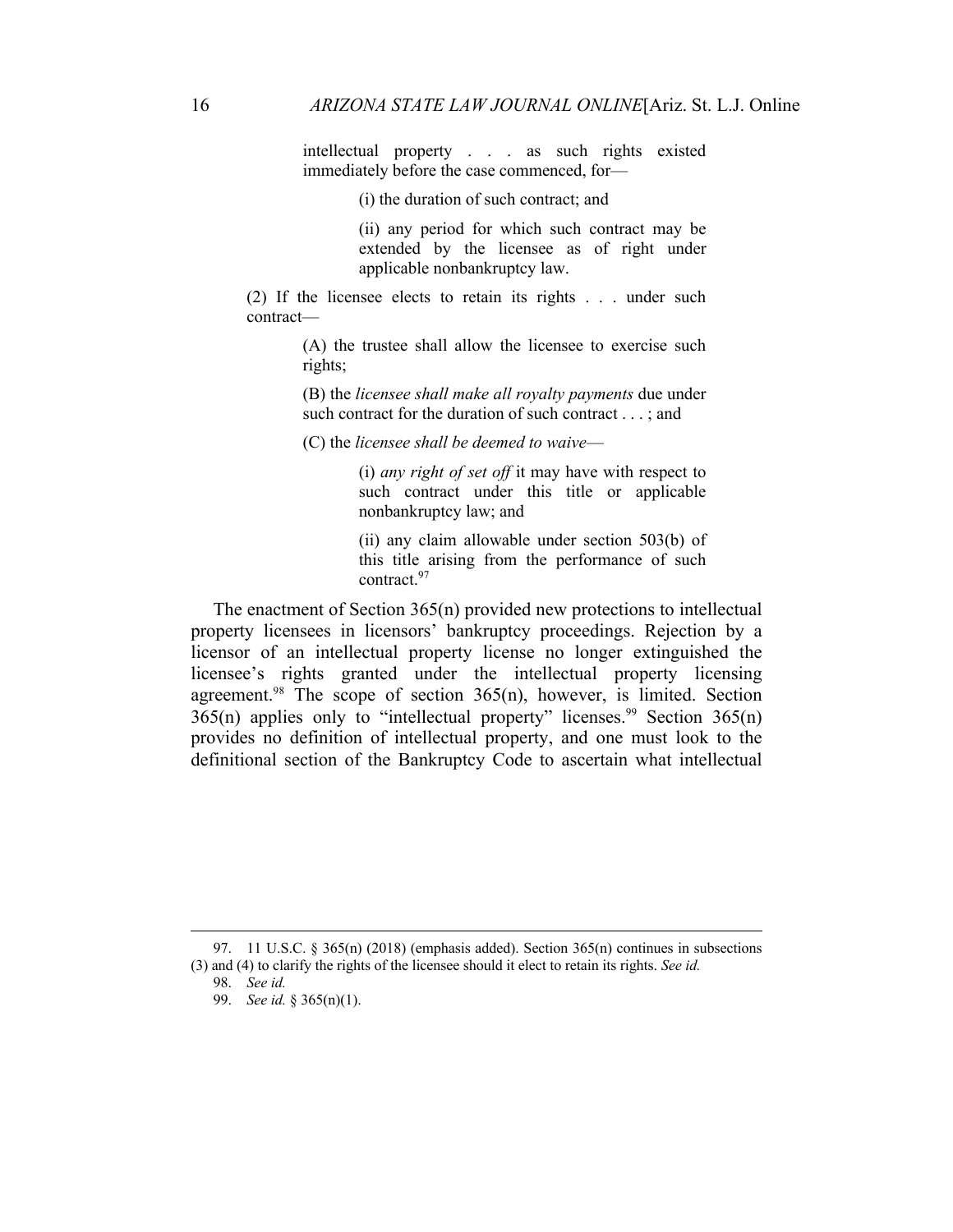property includes.<sup>100</sup> Notably, trademarks are not included in this definition.<sup>101</sup>

Congressional oversight is not to blame for the omission of trademarks from the scope of Section  $365(n)$ .<sup>102</sup> To the contrary, the Senate Report expressly stated that Section 365(n) did not address the rejection of a trademark license.103 The Senate Report provided that although it was concerned that the rejection of trademark licenses would be treated in accord with the *Lubrizol* decision, the Senate nonetheless determined that trademark licenses presented unique circumstances and challenges.104 Particularly, unlike copyright licensing or patent licensing, Congress emphasized that a trademark licensor is obligated to monitor the quality of the products or services being provided by the licensee under the terms of the licensing agreement.<sup>105</sup> Thus, because the distinctive challenges of trademark licenses required more extensive study, "[Congress] postpone[d] congressional action in this area [] to allow the development of equitable treatment of this situation by bankruptcy courts."<sup>106</sup>

In sum, Section 365(n) superseded *Lubrizol* and provided reassurance and predictability to intellectual property licensees, as defined in the Bankruptcy Code. The rights of a trademark licensee, however, remained vulnerable and uncertain should a licensor file for bankruptcy. In interpreting Section 365(n) and determining the effect of rejection on trademark licensing agreements, the Seventh Circuit and the First Circuit adopted contrary approaches.

106. *Id.*

<sup>100.</sup> At the same time that Congress enacted 365(n), Congress also amended Section 101 of the Bankruptcy Code, which provides definitions used throughout the code. S. REP. NO. 100- 505, at 7. Congress added "intellectual property" to the definitional section, and "broadly define[d] 'intellectual property' to include virtually all types of such rights (other than trademarks and similar rights) . . . ." *Id.*

<sup>101.</sup> *See* 11 U.S.C. § 101(35A) which provides: "'[I]ntellectual property' means—(A) trade secret; (B) invention, process, design, or plant protected under title 35; (C) patent application; (D) plant variety; (E) work of authorship protected under title 17; or (F) mask work protected under chapter 9 of title 17; to the extent protected by applicable nonbankruptcy law."

<sup>102.</sup> *See* S. REP. NO. 100-505, at 5 (1988).

<sup>103.</sup> *Id.* ("[T]he bill does not address the rejection of executory trademark, trade name or service mark licenses by debtor licensors.").

<sup>104.</sup> *Id.*

<sup>105.</sup> *Id.*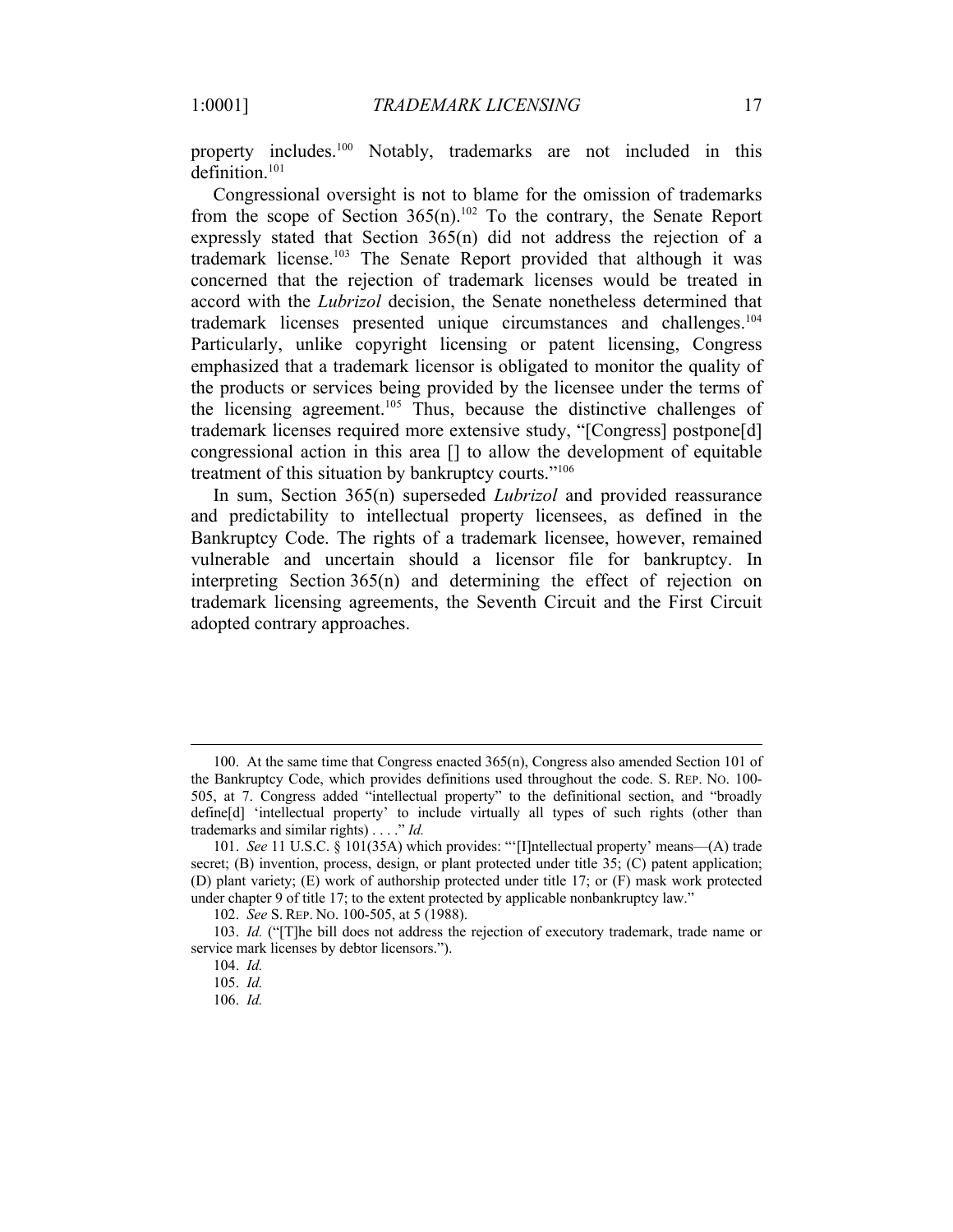5. Federal Courts Split Over Trademark Licensing Agreements and Section 365(n)

After the enactment of Section 365(n), the effect of rejection on a trademark license in bankruptcy remained largely uncertain. In 2012, the Seventh Circuit first confronted the effect of rejection on a trademark licensing agreement in a licensor's bankruptcy proceeding.<sup>107</sup> For six years, it seemed clear that a trademark licensee's rights were not unilaterally extinguished upon rejection in a licensor's bankruptcy. This clarity, however, was clouded by a First Circuit decision.<sup>108</sup> Contrary to the Seventh Circuit's approach, the First Circuit held that trademark licensees did not retain their rights under a rejected trademark license.109 The Seventh Circuit and First Circuit decisions, and the U.S. Supreme Court's 2019 decision that resolved the circuit split are discussed at length below.

a. Sunbeam Products, Inc. v. American Chicago Manufacturing, LLC

In *Sunbeam Products, Inc. v. American Chicago Manufacturing, LLC*, 110 the Seventh Circuit held that the rejection of a trademark licensing agreement did not extinguish the licensee's rights to use the trademark under the rejected agreement.<sup>111</sup> Rather, rejection of the trademark license functioned as a breach of contract.<sup>112</sup>

In late 2008, Lakewood Engineering & Manufacturing Co. ("Lakewood") and Chicago American Manufacturing ("CAM") entered into an agreement which authorized CAM to use Lakewood's patents and put Lakewood's trademarks on completed box fans.<sup>113</sup> In February 2009, Lakewood's creditors filed an involuntary bankruptcy against Lakewood, and the bankruptcy trustee ultimately decided to sell the business.<sup>114</sup> Sunbeam Products, doing business under the name Jardon Consumer Solutions, purchased Lakewood's assets.<sup>115</sup> The assets included the patents and trademarks Lakewood licensed to CAM.116 Sunbeam Products did not

116. *Id.*

<sup>107.</sup> *See* Sunbeam Prods., Inc. v. Chicago Am. Mfg., LLC, 686 F.3d 372 (7th Cir. 2012).

<sup>108.</sup> *See In re Tempnology*, 879 F.3d. 389 (1st Cir. 2018).

<sup>109.</sup> *Id.* at 404.

<sup>110.</sup> 686 F.3d 372 (7th Cir. 2012).

<sup>111.</sup> *Id.* at 376.

<sup>112.</sup> *Id.*

<sup>113.</sup> *Id.* at 374.

<sup>114.</sup> *Id.*

<sup>115.</sup> *Id.* For purposes of simplicity, Sunbeam Products, doing business as Jardon Consumer Solutions, is referred to as "Sunbeam Products."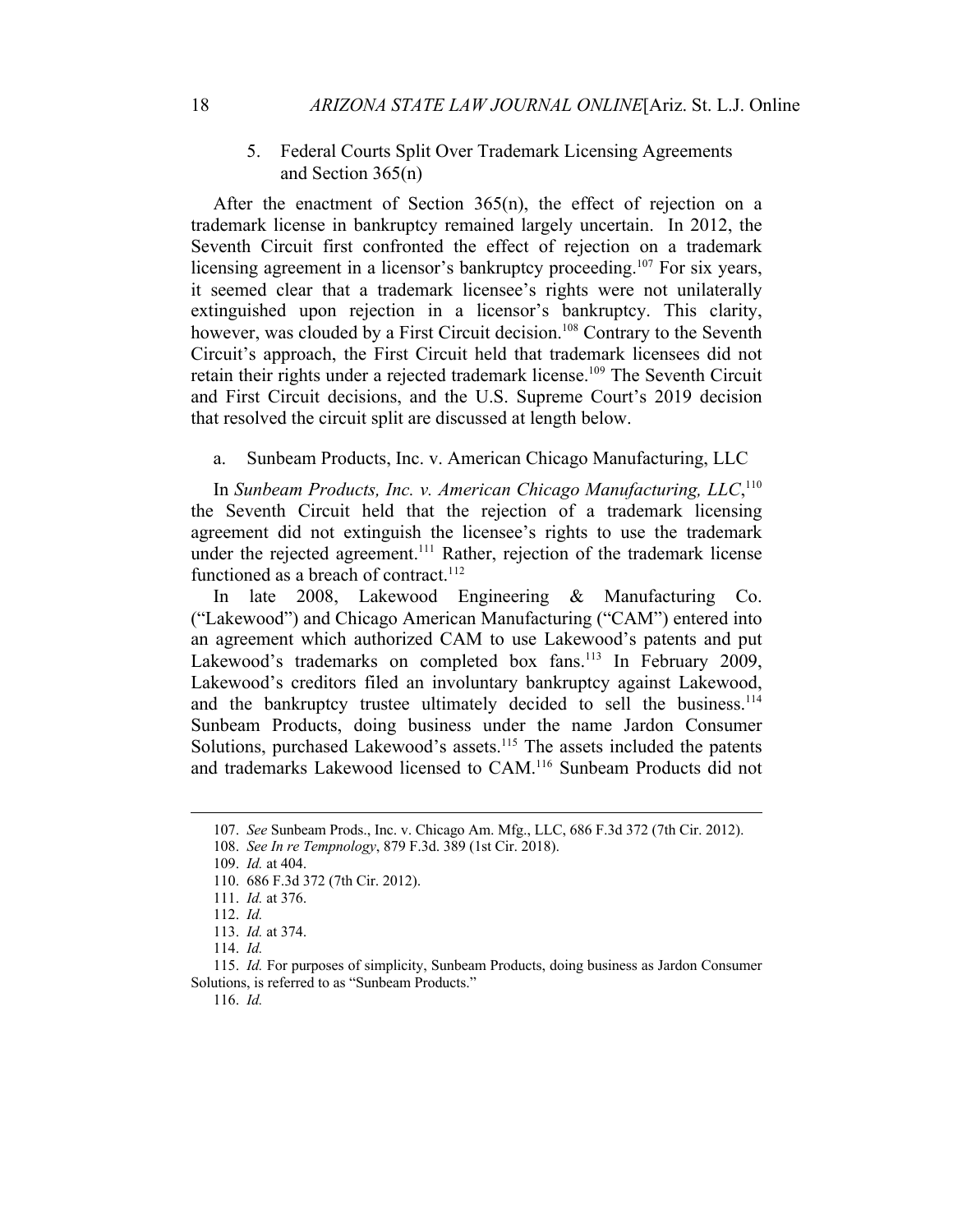want the Lakewood branded fans that CAM had created, nor did it want the Lakewood branded fans to be sold.<sup>117</sup> The bankruptcy trustee rejected the executory components of the CAM contract pursuant to 11 U.S.C.A. §  $365(a)$ <sup>118</sup> Despite the rejection, CAM continued making and selling Lakewood branded fans, and Sunbeam Products filed suit.<sup>119</sup>

The bankruptcy court held that pursuant to the protections provided in section 365(n), CAM had the right to continue practicing Lakewood's patents for the duration of the contract.<sup>120</sup> Sunbeam Products did not contest this holding.121 However, because "trademark" is not included in the Bankruptcy Code's definition of intellectual property, $122$  the bankruptcy judge did not rely upon Section 365(n) to reach a determination on the trademark portion of the licensing agreement.<sup>123</sup> Instead, the bankruptcy judge allowed CAM to continue using the trademark rights provided in the agreement based "on equitable grounds."<sup>124</sup> Sunbeam Products appealed the trademark-licensing portion of the holding.<sup>125</sup>

Upon review, the Seventh Circuit determined that rejection of the Lakewood-CAM trademark license by the bankruptcy trustee did not unilaterally extinguish CAM's rights to use Lakewood's trademarks to the extent provided by the contract.<sup>126</sup> In reaching this decision, the court relied upon the opening language in section  $365(g)^{127}$  which provides: "rejection of an executory contract . . . constitutes a breach of such contract."128 Had Lakewood breached the agreement outside the context of bankruptcy, CAM

125. *Id.*

126. *Id.* at 378. Put differently, while the rejection of a trademark license "frees the debtor/licensor of its own obligations under the trademark license, it does not . . . revoke the rights of the licensee to continue to use the trademark pursuant to, and [so long as it complies with] the terms of the license." Brief of Law Professors as Amici Curiae Supporting Petitioner at 12, Mission Prod. Holdings, Inc. v. Tempnology, LLC, 139 S. Ct. 1652 (2019) (No. 17- 1657), 2018 WL 6618029, at \*12.

127. *Sunbeam Prods., Inc.*, 686 F.3d at 376.

128. 11 U.S.C.  $\S$  365(g) (2018). The circuit court rejected the equitable grounds rationale that the bankruptcy judge had relied upon. *Sunbeam Prods., Inc.*, 686 F.3d at 376. The court stated, however, that disagreement with this rationale did not require the decision to be reversed. *Id.*

<sup>117.</sup> *Id.*

<sup>118.</sup> *Id.*

<sup>119.</sup> *Id.* 120. *Id.* at 375.

<sup>121.</sup> *Id.*

<sup>122.</sup> *See* 11 U.S.C. § 101(35A) (2018). 123. *Sunbeam Prods., Inc.*, 686 F.3d at 375.

<sup>124.</sup> *Id.* (quoting *In re* Lakewood Eng'g & Mfg. Co., 459 B.R. 306, 345 (Bankr. N.D. Ill. 2011)).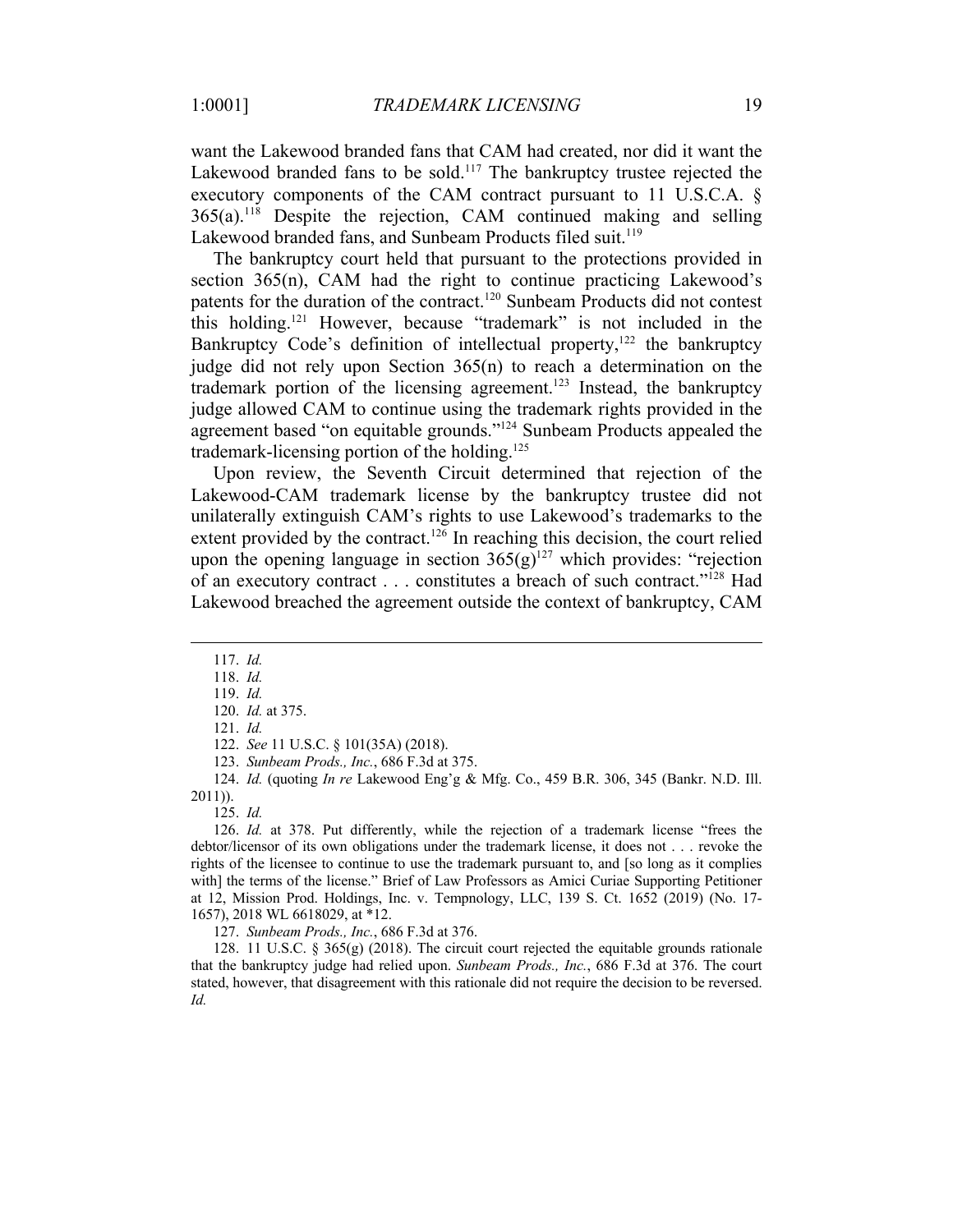would have had two options: CAM could have ended its own obligations under the contract, or CAM could have covered in the market and demanded that Lakewood pay the additional costs.<sup>129</sup> Thus, outside the context of bankruptcy, Lakewood would have had no legal authority to unilaterally rescind CAM's rights under the licensing agreement.<sup>130</sup> The court reasoned that the proposition in section  $365(g)$  established that, just as a breach outside of bankruptcy does not terminate the other party's rights under the contract, rejection, which functions as a breach of contract, does not terminate the licensee's rights.<sup>131</sup>

The Seventh Circuit also emphasized that the bankruptcy trustee *rejected* the agreement rather than using its avoiding powers.<sup>132</sup> Accordingly, the contract was not subject to rescission, which would have ultimately rendered the licensing agreement void.<sup>133</sup> The court provided that "rejection is not the functional equivalent of a rescission . . . [rejection] merely frees the estate from the obligation to perform and has absolutely no effect upon the contract's continued existence."134

Finally, the court examined the effect of trademark not being included in the Bankruptcy Code's definition of "intellectual property." The court determined that this omission did not imply that Congress intended to codify the *Lubrizol* decision in the context of trademark licenses.<sup>135</sup> Rather, the court explained that "an omission is just an omission. The limited definition [of]  $\S$  101(35A) mean<sup>[t]</sup> that  $\S$  365(n) d[id] not affect trademarks one way or the other."136 Thus, the court determined that rejection of CAM's trademark license had no effect on CAM's rights under the contract.<sup>137</sup>

The Seventh Circuit's approach was considered persuasive by several courts. In fact, the Bankruptcy Appellate Panel of the First Circuit ("BAP") adopted the Seventh Circuit rule and rationale in hearing the appeal of *Mission Product Holdings, Inc. v. Tempnology*. <sup>138</sup> This BAP decision,

131. *Id.*

<sup>129.</sup> *Sunbeam Prods., Inc.*, 686 F.3d at 377.

<sup>130.</sup> *Id.*

<sup>132.</sup> *Id.* The Bankruptcy Code provides trustees with avoiding powers, which can effectively eliminate rights created by contracts entered into by the debtor. *See* 11 U.S.C. §§ 544–51 (2018).

<sup>133.</sup> *Sunbeam Prods. Inc.*, 686 F.3d at 377.

<sup>134.</sup> *Id.* (internal quotation marks omitted).

<sup>135.</sup> *Id.* at 375. In particular, the court noted that "the omission was designed to allow more time for study, not to approve *Lubrizol*." *Id.*

<sup>136.</sup> *Id.*

<sup>137.</sup> *Id.* at 378.

<sup>138.</sup> *In re* Tempnology LLC, 559 B.R. 809, 822 (B.A.P. 1st Cir. 2016).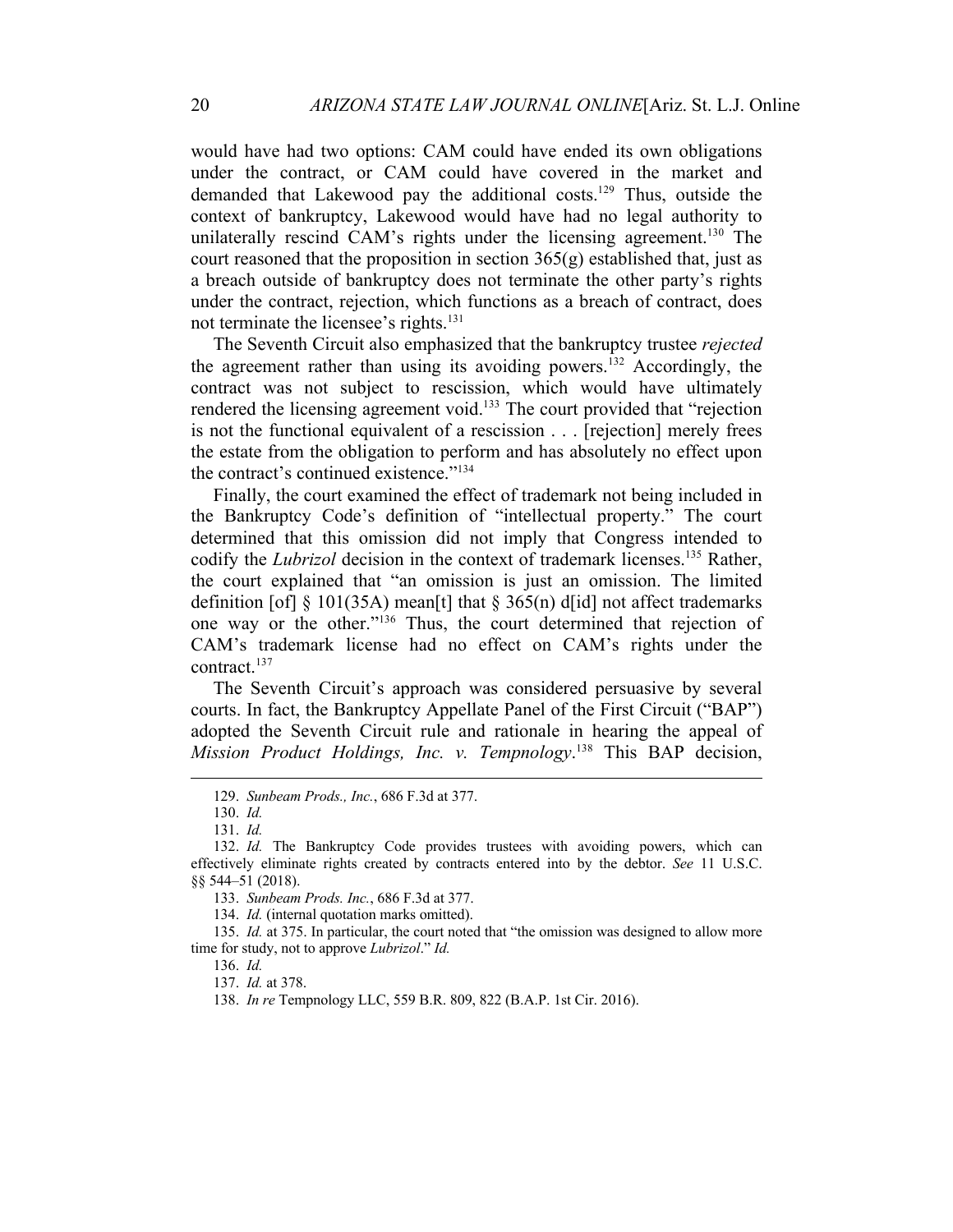however, was appealed to the First Circuit. In 2018, the First Circuit reversed the BAP decision and created a circuit split regarding how rejection affects rights under trademark licensing agreements.<sup>139</sup>

# b. Mission Product Holdings, Inc. v. Tempnology

In contrast to the Seventh Circuit holding in *Sunbeam Products*, the First Circuit, in *In re Tempnology*, <sup>140</sup> held that rejection of a trademark licensing agreement in a licensor's bankruptcy terminates a licensee's rights under the agreement.<sup>141</sup> The relevant facts underlying the case are relatively simplistic. In late 2012, Mission Product and Tempnology entered into an agreement which, among other rights, granted Mission a "nonexclusive, non-transferable, limited license . . . to use [Tempnology's] trademark and logo."<sup>142</sup> In 2015, Tempnology filed a voluntary petition for Chapter 11 bankruptcy and moved to reject multiple executory contracts, including the licensing agreement with Mission.<sup>143</sup> Mission objected and argued that section 365(n) limited the debtor's rights to terminate intellectual property licenses.<sup>144</sup> The bankruptcy judge concluded that section 365(n) did not preserve Mission's rights under the trademark license.145 On appeal, the BAP agreed that section 365(n) provided no protection to Mission regarding its rights to use Tempnology's trademark.<sup>146</sup> The BAP, however, did not conclude that the rejection extinguished Mission's rights.<sup>147</sup> Rather, the BAP was persuaded by the Seventh Circuit's ruling in *Sunbeam Products*, and held that the rejection of the trademark license did not terminate Mission's rights to use Tempnology's trademarks.<sup>148</sup> Tempnology appealed the BAP decision to the Court of Appeals for the First Circuit.

Upon review, the First Circuit held that rights created under a trademark license are categorically abrogated by rejection.<sup>149</sup> The court arrived at this conclusion based on several lines of reasoning. First, trademark is not expressly included in the Bankruptcy Code's definition of intellectual property, and there is no catchall provision suggesting that that the

<sup>139.</sup> *In re* Tempnology, LLC, 879 F.3d. 389 (1st Cir. 2018).

<sup>140.</sup> *Id.*

<sup>141.</sup> *Id.* at 392. 142. *Id.* at 392–93.

<sup>143.</sup> *Id.* at 394.

<sup>144.</sup> *Id.*

<sup>145.</sup> *Id.*

<sup>146.</sup> *Id.* at 395.

<sup>147.</sup> *Id.*

<sup>148.</sup> *Id.*

<sup>149.</sup> *See id.* at 404.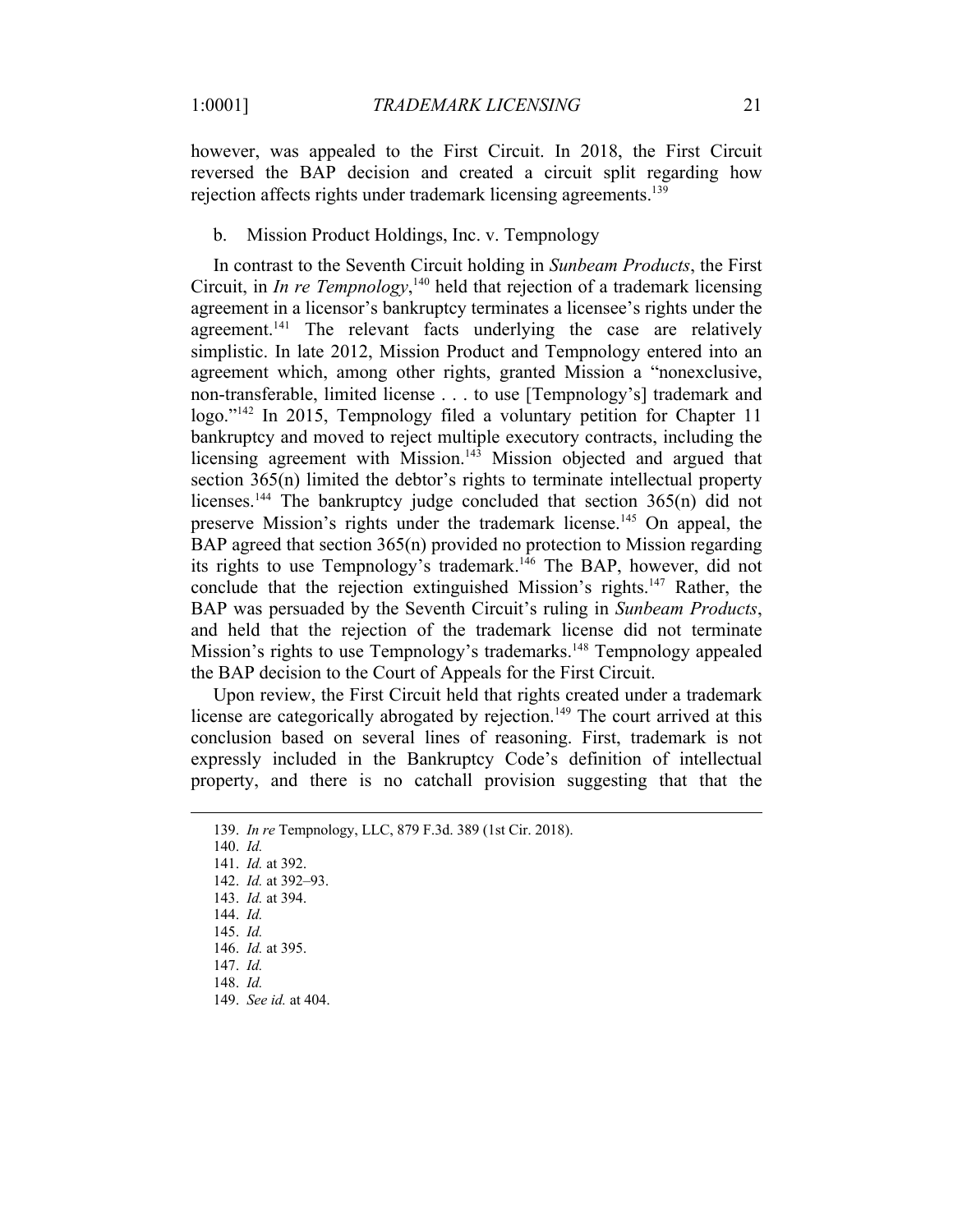definition of intellectual property is illustrative.<sup>150</sup> Thus, according to the First Circuit, section 365(n) provided no protection to a trademark licensee should a trademark license be rejected in a bankruptcy proceeding.<sup>151</sup> Second, the court focused on Congress's principal objective in providing debtor's with rejection power.<sup>152</sup> The court highlighted that rejection frees the debtor's estate "from burdensome obligations that can impede a successful reorganization."153 Because a trademark carries with it the duty to monitor and control the use of the mark, the court determined that preserving Mission's rights under the agreement would require the debtorlicensor to either perform the obligations arising under the trademark licensing agreement or risk forfeiture of its trademark.<sup>154</sup> The court found this burden too great to impose upon the debtor,<sup>155</sup> and thus determined that allowing the licensee to retain rights under the licensing agreement would undercut the fundamental purpose of reorganization.<sup>156</sup>

Finally, the court rejected the case-by-case, equitable approach suggested in Judge Torreulla's dissenting opinion.<sup>157</sup> The court found that adopting a wholly equitable approach would increase the uncertainty surrounding the effect of rejection on trademark licensing agreements.<sup>158</sup> The court emphasized that the uncertainty would impose additional costs on parties and unnecessary delay in resolving disputes by requiring courts to make fact-specific determinations.<sup>159</sup>

Thus, for the reasons listed, the First Circuit diverged from the Seventh Circuit ruling in *Sunbeam Products* and held that rejection extinguished a trademark-licensee's rights provided under the rejected contract.<sup>160</sup> Mission appealed from the First Circuit's decision, and the U.S. Supreme Court granted certiorari to resolve the split between the First and Seventh Circuits.<sup>161</sup>

151. *Id.* at 402.

<sup>150.</sup> *Id.* at 401. *See* 11 U.S.C. § 101(35A) (2018).

<sup>152.</sup> *In re Tempnology*, 879 F.3d at 402.

<sup>153.</sup> *Id.*

<sup>154.</sup> *Id.* at 402–03.

<sup>155.</sup> *See id.* at 403. 156. *Id.* at 404.

<sup>157.</sup> *Id.*

<sup>158.</sup> *Id.*

<sup>159.</sup> *Id.*

<sup>160.</sup> *See id.* at 405.

<sup>161.</sup> Mission Prod. Holdings, Inc. v. Tempnology, LLC, 139 S. Ct. 397 (2018) (mem.).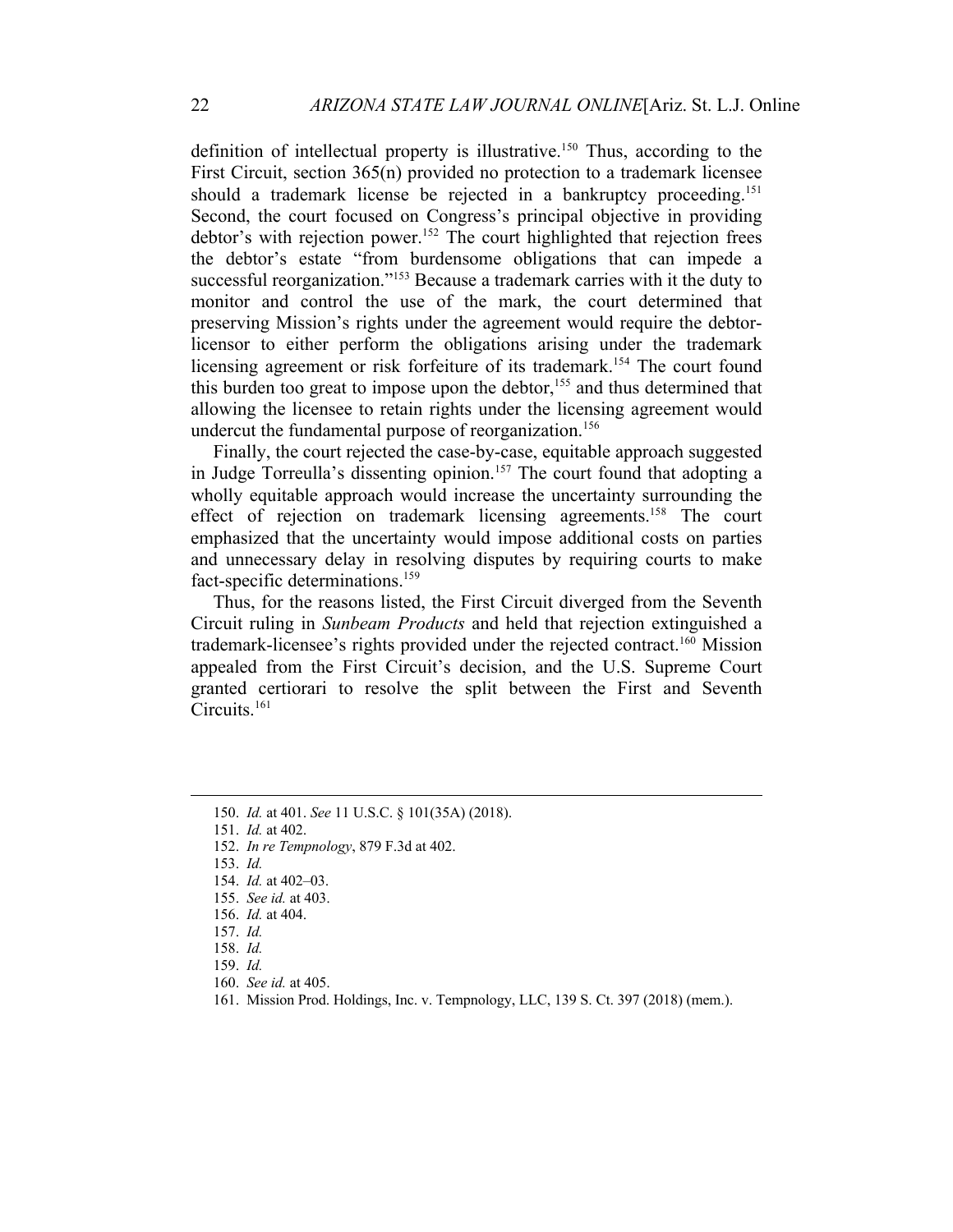## 6. The U.S. Supreme Court Resolves the Circuit Split

In reversing the First Circuit's decision in *In re Tempnology*, the U.S. Supreme Court held in its 2019 decision that "[r]ejection of a contract—any contract—in bankruptcy operates not as a rescission but as a breach."162 The Court's reasoning was largely centered on the text of the Bankruptcy  $Code<sup>163</sup>$ 

The Court first relied upon section  $365(a)$  and section  $365(g)$  to assert that "a rejection is a breach."164 The Court explained the term breach has identical meanings both inside and outside of bankruptcy.165 Outside of bankruptcy, a material breach of a contract gives a nonbreaching party two options: (1) continue to perform under the contract and sue the breaching party for damages, or (2) refuse to perform further under the contract and sue for damages incurred.<sup>166</sup> The decision to stop performing the contract, however, remains with the nonbreaching party; it is never within the realm of the breaching party's powers to eliminate the rights granted under the contract.167 Similarly, in bankruptcy, rejection of a contract constitutes a breach, and thus the counterparty is left with two options: "continue the contract or walk away, while suing for whatever damages go with its choice."168 The rejecting party thus has no power to eliminate the counterparty's rights.<sup>169</sup> The Court therefore concluded that "rejection does not terminate the contract," and the rights provided under the contract ultimately survive.<sup>170</sup>

The Court next reasoned that the rejection-as-breach rule is consistent with a well-established bankruptcy principle: "The estate cannot possess anything more than the debtor itself did outside bankruptcy."171 The Court noted that a bankruptcy trustee or debtor is subject to the same contractual obligations as the debtor was before it entered bankruptcy.172 The rejectionas-breach rule "prevents a debtor in bankruptcy from recapturing interests it

<sup>162.</sup> Mission Prod. Holdings, Inc. v. Tempnology, LLC, 139 S. Ct. 1652, 1661 (2019).

<sup>163.</sup> *Id.* at 1661–63.

<sup>164.</sup> *Id.* at 1661.

<sup>165.</sup> *Id.*

<sup>166.</sup> *Id.* at 1662.

<sup>167.</sup> *Id.*

<sup>168.</sup> *Id.* 169. *Id.*

<sup>170.</sup> *Id.*

<sup>171.</sup> *See id.* at 1663.

<sup>172.</sup> *Id.*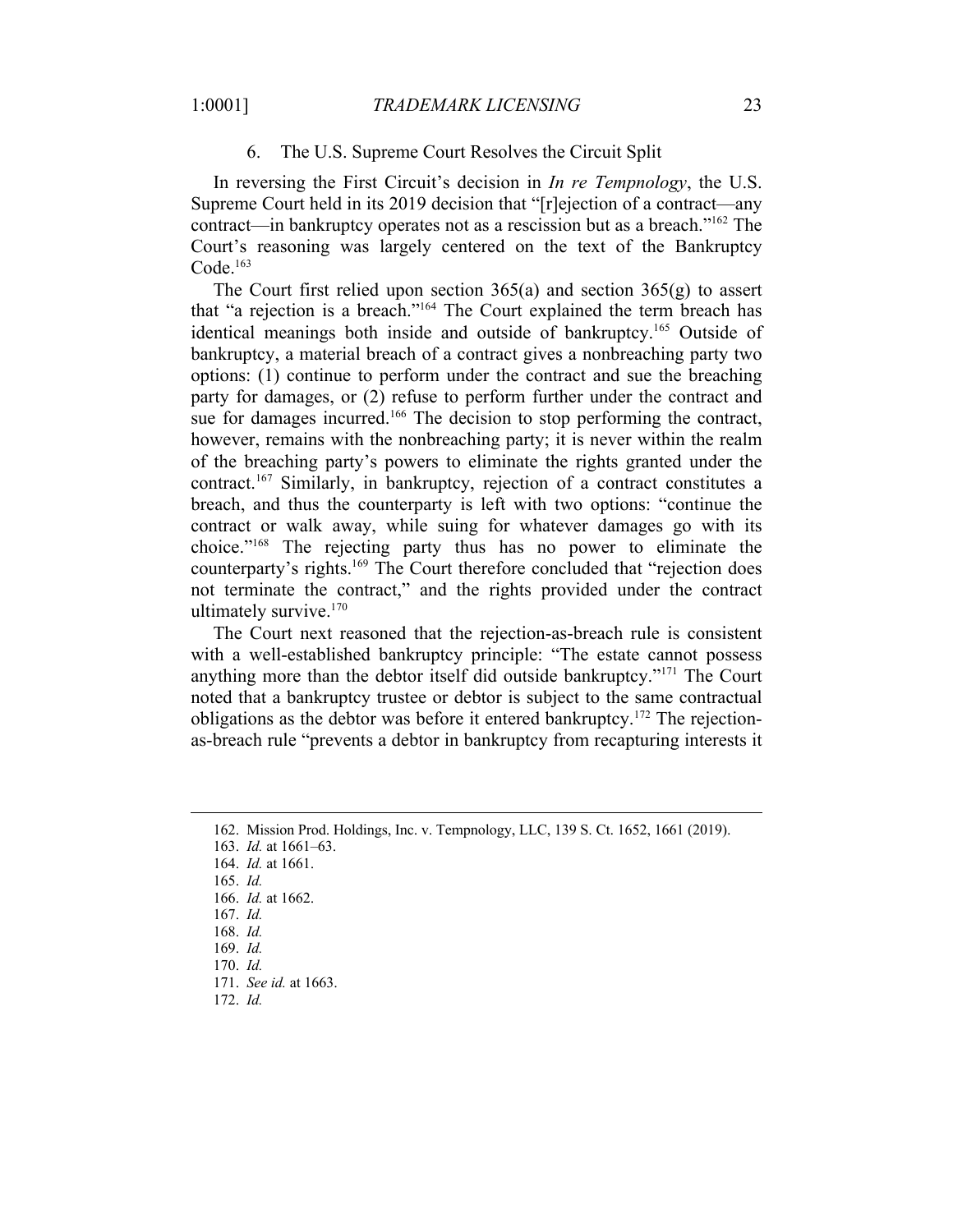had given up," and thus ensures that the debtor does not possess anything more than it did outside the bankruptcy.<sup>173</sup>

In adopting the rejection-as-breach rule, the Court also emphasized the difference between rejection and avoidance.<sup>174</sup> First, the Court noted that a debtor's avoidance powers are prescribed in Sections 544–553, a separate set of sections far removed from Section 365.<sup>175</sup> The Court further explained that "[i]f trustees (or debtors) could use rejection to rescind previously granted interests, then rejection would become functionally equivalent to avoidance."176

The Court rejected Tempnology's arguments that the Court should endorse the First Circuit approach. First, the Court rejected Tempnology's "negative-inference" argument that because some provisions of Section 365 expressly provide that rejection does not eliminate a licensee's rights in certain circumstances, the rejection of executory contracts that do not fall within those limited categories must have a different function.<sup>177</sup> The Court explained that the provisions of the Bankruptcy Code that govern specific types of executory contract (*e.g.*, Section 365(n), which governs intellectual property licenses) are not subsections of a comprehensive "scheme of 'narrowly tailored exception[s]."<sup>178</sup> Rather, each of those provisions emerged at different times and responded to specific problems, including the Fourth Circuit's *Lubrizol* decision.<sup>179</sup> Thus, Tempnology's negativeinference argument—that executory contracts that do not fit within specific exceptions must be treated different than what those subsections prescribed—failed.

The Court was also unpersuaded by Tempnology's argument and the First Circuit's reasoning that the special features of trademarks affect the function of rejection under Section 365.180 The Court emphasized that the argument was trademark-specific, despite Section 365's application to all

<sup>173.</sup> *Id.*

<sup>174.</sup> *Id.*

<sup>175.</sup> *Id.*

<sup>176.</sup> *Id.*

<sup>177.</sup> *Id.* For example, Section 365(n) expressly provides that intellectual property licensees, excluding trademark licensees, retain contractual rights after the contract granting those rights is rejected.

<sup>178.</sup> *Id.* at 1664.

<sup>179.</sup> *Id.* To illustrate, the Court explained that "Congress's repudiation of *Lubrizol* for patent contracts does not show any intent to *ratify* that decision's approach for almost all others. Which is to say that no negative inference arises." *Id.* at 1665 (emphasis in original).

<sup>180.</sup> *Id.* at 1664.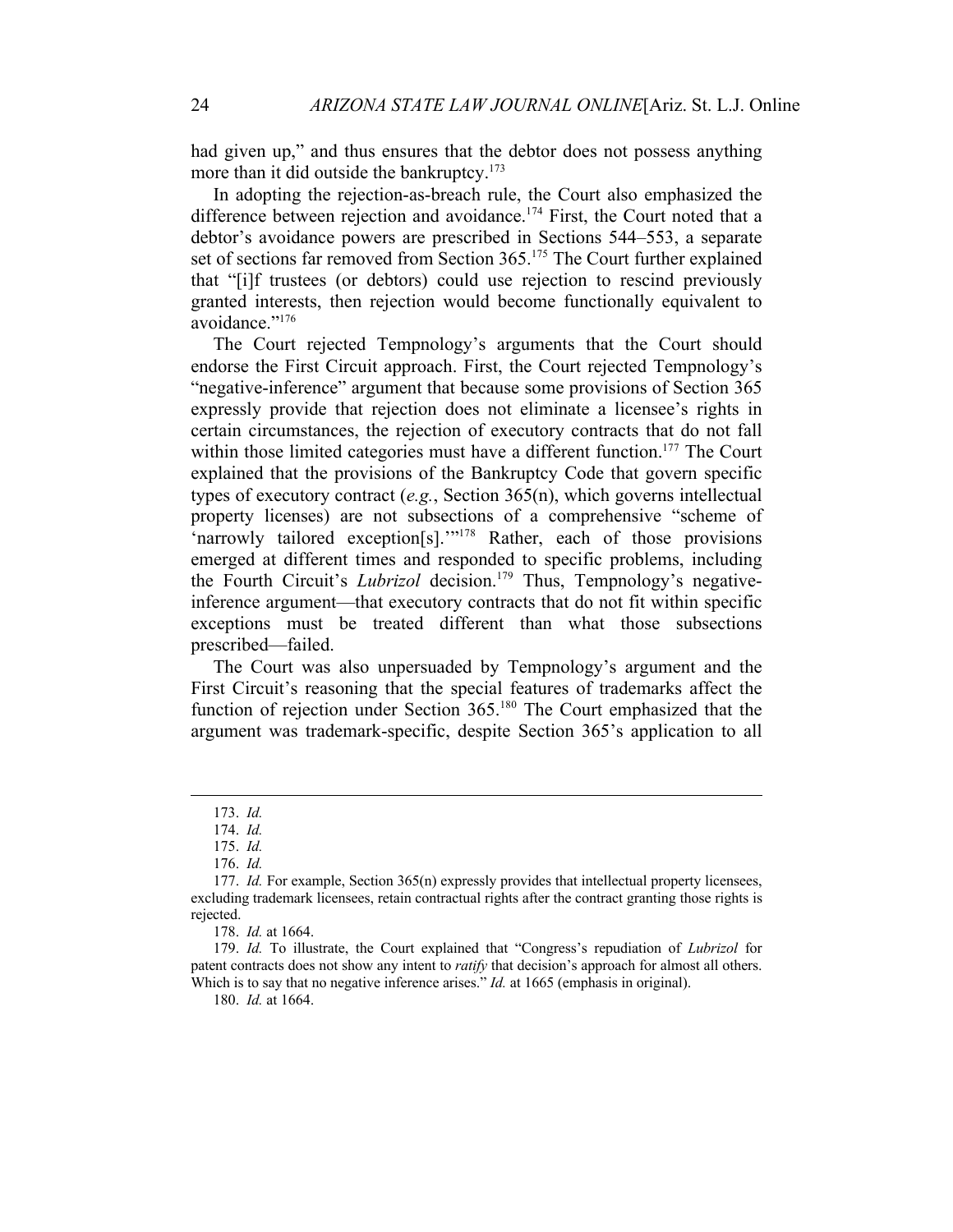types of executory contracts.<sup>181</sup> The Court acknowledged the legitimacy of Tempnology's trademark-specific concerns but ultimately concluded that adopting a rule that would apply to all types of executory contracts, merely because of trademark-specific concerns, "would allow the tail to wag the Doberman."<sup>182</sup>

In a concurring opinion, Justice Sotomayor highlighted two features arising from the majority's holding.<sup>183</sup> First, Justice Sotomayor explained a limitation on the majority's holding: the majority's holding is only applicable if "the licensee's rights would survive a breach under applicable nonbankruptcy law."184 Second, Justice Sotomayor noted that the majority's holding provides more expansive post-rejection rights and remedies to trademark licensees than the rights and remedies available to licensees of other types of intellectual property.<sup>185</sup> Specifically, Section  $365(n)$ —which governs patent licenses, copyright licenses, and other types of intellectual property—prescribes limitations on damages that do not exist under Section  $365(g)$ —the provision governing trademark licenses.<sup>186</sup> Justice Sotomayor then noted that it is not the responsibility of the Court, but the responsibility of Congress to determine whether a trademark-specific rejection provision should be added to the Bankruptcy Code.<sup>187</sup>

# III. THE U.S. SUPREME COURT CORRECTLY RESOLVED THE CIRCUIT SPLIT

The U.S. Supreme Court's 2019 decision in *Mission Product Holdings* resolved the circuit split resulting from the Seventh Circuit's decision in *Sunbeam Products* and the First Circuit's decision in *In re Tempnology* that had created costly uncertainty for parties seeking to enter into trademark licensing agreements.<sup>188</sup> Even if the parties to a trademark license were

<sup>181.</sup> *Id.* at 1665. "Tempnology is essentially arguing that distinctive features of trademarks should persuade [the Court] to adopt a construction of Section 365 that will govern not just trademark agreements, but pretty nearly every executory contract." *Id.*

<sup>182.</sup> *Id.*

<sup>183.</sup> *Id.* at 1666 (Sotomayor, J., concurring).

<sup>184.</sup> *Id.* 185. *Id.*

<sup>186.</sup> *See id.* at 1666–67.

<sup>187.</sup> *Id.* at 1667. In a dissenting opinion, Justice Gorsuch explained he would have dismissed the petition of certiorari as inappropriately granted because in his opinion, the issue was not a case or controversy that mattered to real-world parties. *Id.* at 1667–68 (Gorsuch, J., dissenting).

<sup>188.</sup> The *Mission Product Holdings* case involved a licensor-debtor's bankruptcy. *Id.* at 1658. The holding in *Mission Product Holdings* is therefore specific to that factual context. *See*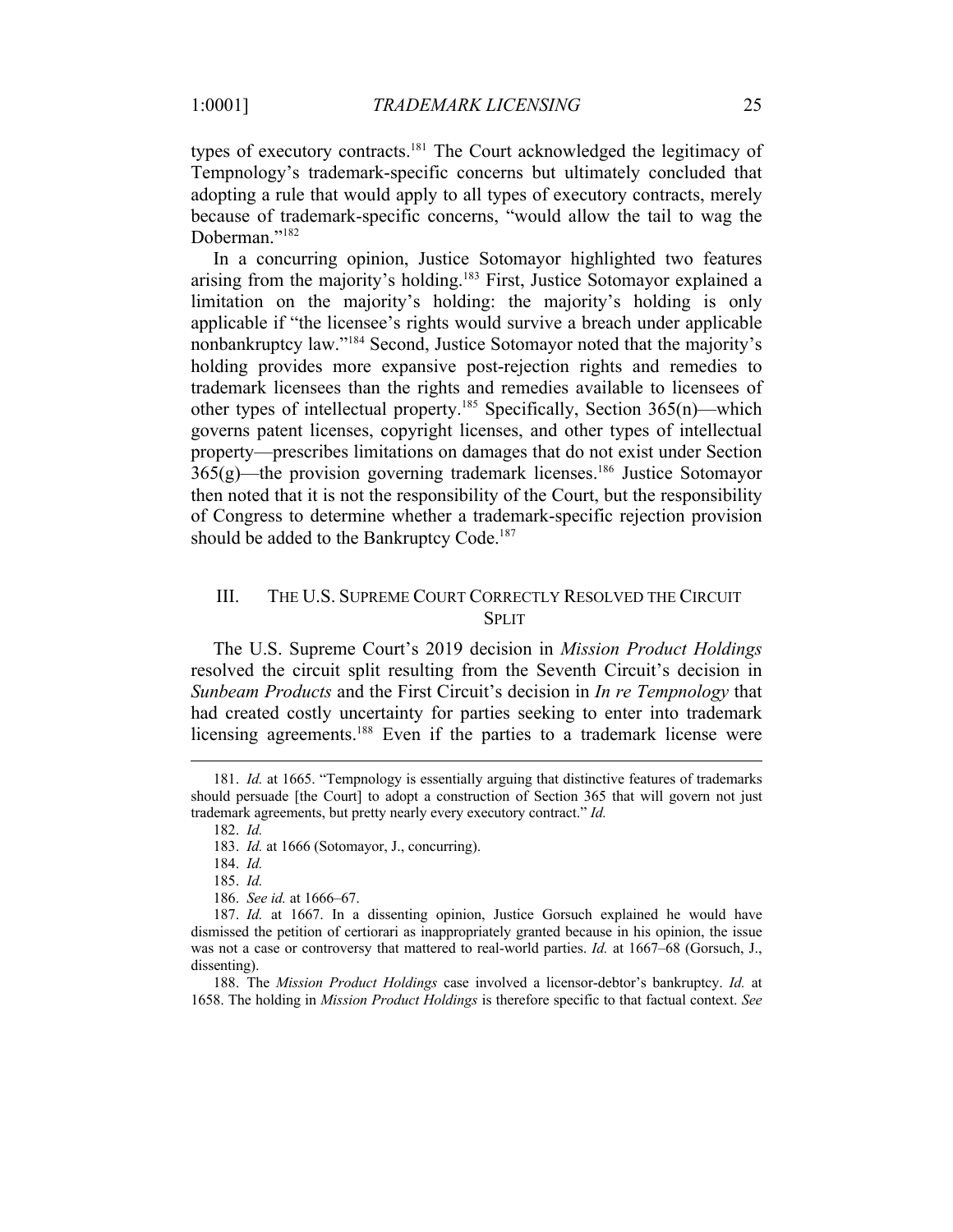within a particular jurisdiction adopting one of the two contrasting approaches to this issue, some trademark licensors may have been able to meet venue requirements and file a petition for bankruptcy in jurisdictions that employed contradictory approaches. Accordingly, the uncertainty caused by the circuit split reduced the efficiency of licensing agreement negotiations and created unjustifiable transaction costs. By resolving the circuit split, the U.S. Supreme Court established a uniform approach regarding the effect of rejection on a trademark licensee's rights. This uniformity eliminates the uncertainty that once clouded trademark licensing agreements and ultimately stabilizes the market for trademark licenses.

As argued in depth below, the U.S. Supreme Court correctly reversed the First Circuit's decision in *In re Tempnology*. The First Circuit's approach was problematic for several reasons—the most troublesome being that it was inharmonious with the Bankruptcy Code. Under the First Circuit's approach, a debtor's rejection and avoidance powers were conflated. Moreover, a licensor had the power to unilaterally extinguish a licensee's rights. This treatment is virtually identical to the Fourth Circuit's approach in *Lubrizol*, which was criticized extensively for its unfair treatment of licensees.

By adopting the rejection-as-breach rule, the U.S. Supreme Court endorsed the Seventh Circuit's approach set forth in *Sunbeam Products*. The Seventh Circuit's approach and the U.S. Supreme Court's ultimate holding is most favorable for numerous reasons. Under both the U.S. Supreme Court's *Mission Product Holdings* decision and the Seventh Circuit's *Sunbeam Products* decision, a licensee can be confident that its rights under a trademark license will not be extinguished by a licensor filing for bankruptcy and electing to reject the agreement. Licensees will be more willing to enter trademark licensing agreement, and because the risk of unilateral extinguishment is eliminated, licensees will be more willing to pay larger sums up front to acquire trademark rights. Finally, given that rejection does not function in the same way as avoiding powers, the U.S.

*id.* at 1657 ("The question is whether the debtor-licensor's rejection of that contract deprives the licensee of its rights to use the trademark. We hold it does not.") However, given that trademark licensing agreements are broadly considered executory contracts, a debtor-licensee would also have the power to reject a trademark licensing agreement in the event it files a bankruptcy petition. Because the U.S. Supreme Court interpreted the effect of rejection based on Section 365(g), the general provision governing rejection, rejection by a licensee would also likely function as a breach. *See id.* at 1661–62. Thus, the protection afforded to the trademark licensee in *Mission Product Holdings* will likely extend to a trademark licensor in the event a trademark licensee rejects the agreement in bankruptcy.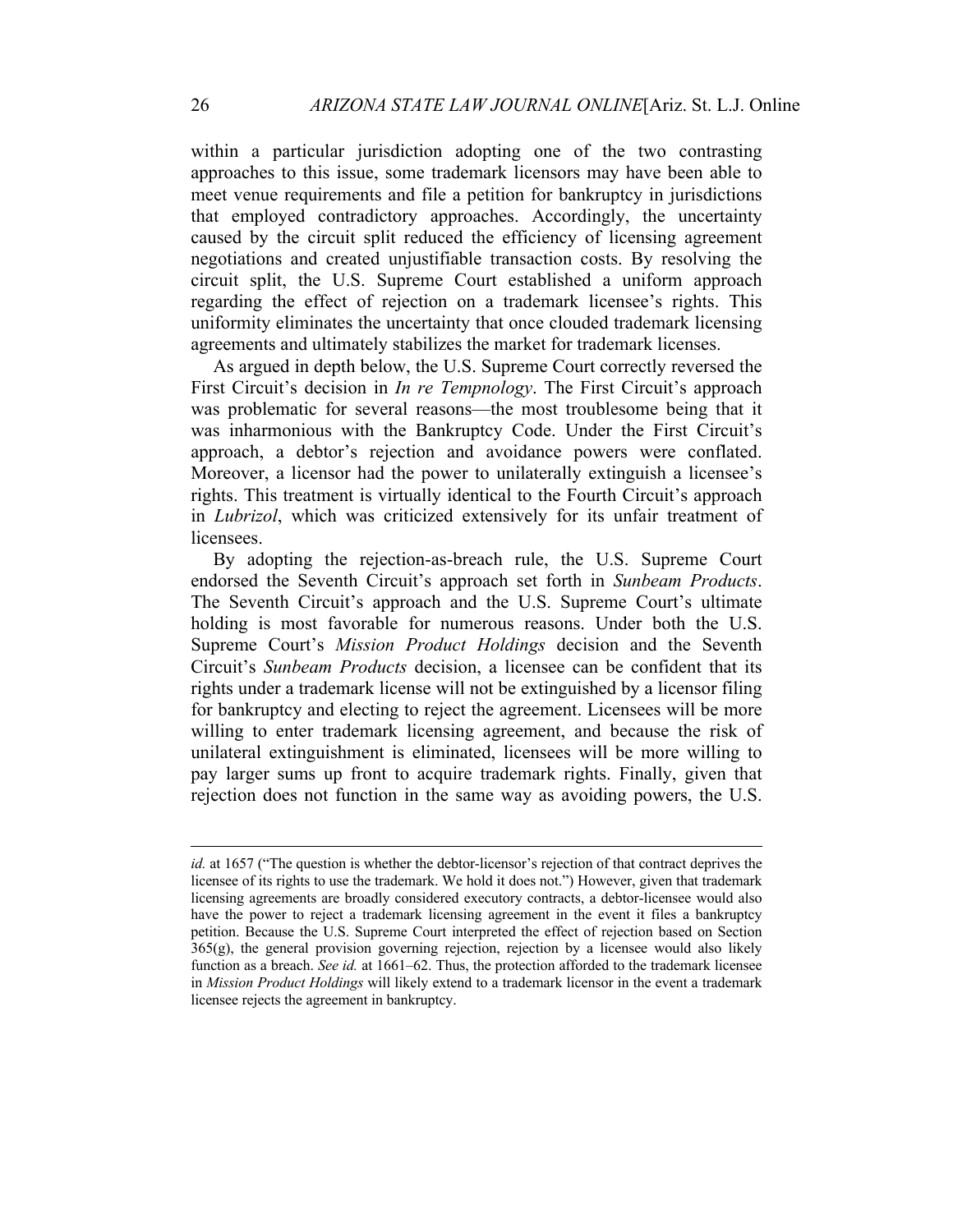Supreme Court's approach is most consistent with the rules set forth in the Bankruptcy Code.

The following subparts provide an in-depth analysis of the U.S. Supreme Court's holding in *Mission Product Holdings*. The first subpart analyzes the First Circuit's approach and concludes that the approach was correctly reversed. Next, the implications of the U.S. Supreme Court's 2019 decision are examined. Finally, the potential for Congressional action is discussed.

# *A. The First Circuit's Approach Was Correctly Rejected*

The U.S. Supreme Court correctly rejected the First Circuit's bright-line rule set forth in *In re Tempnology*. In that case, the First Circuit adopted a categorical rule that left trademark licensees unprotected from rejection.189 That bright-line approach aimed to eliminate the licensor-debtor's burden of monitoring trademark usage and increased the likelihood that the debtor's business be rehabilitated.190 Despite those benefits, the rule in *In re Tempnology* was correctly rejected for three reasons. First, the First Circuit's approach afforded too much protection to trademark licensors and no protection to trademark licensees. Second, the First Circuit's approach would have perpetuated consequences that would have been virtually identical to those that followed the *Lubrizol* decision. Last, given the prevalence of trademark licensing, the First Circuit's approach and the uncertainty it created, would have generated negative externalities in national and international markets.

In affording broad protection to trademark licensors, the First Circuit's approach equipped trademark licensors with a mechanism to recover trademark rights that were previously bargained away. This power was illustrated in *In re Exide Technologies*. <sup>191</sup> In that case, a trademark licensor granted a licensee a perpetual license to use its trademark on industrial batteries.<sup>192</sup> After almost ten years, the licensor desired to enter the industrial battery market and attempted to regain the trademark from the licensor.<sup>193</sup> The licensee, however, refused.<sup>194</sup> The licensor then filed an opportunistic bankruptcy and attempted to take back the rights it licensed

<sup>189.</sup> *In re Tempnology*, 879 F.3d 389, 404 (1st Cir. 2018).

<sup>190.</sup> *Id.* at 396, 402.

<sup>191.</sup> 607 F.3d 957 (3d Cir. 2010).

<sup>192.</sup> *Id.* at 961.

<sup>193.</sup> *Id.*

<sup>194.</sup> *Id.*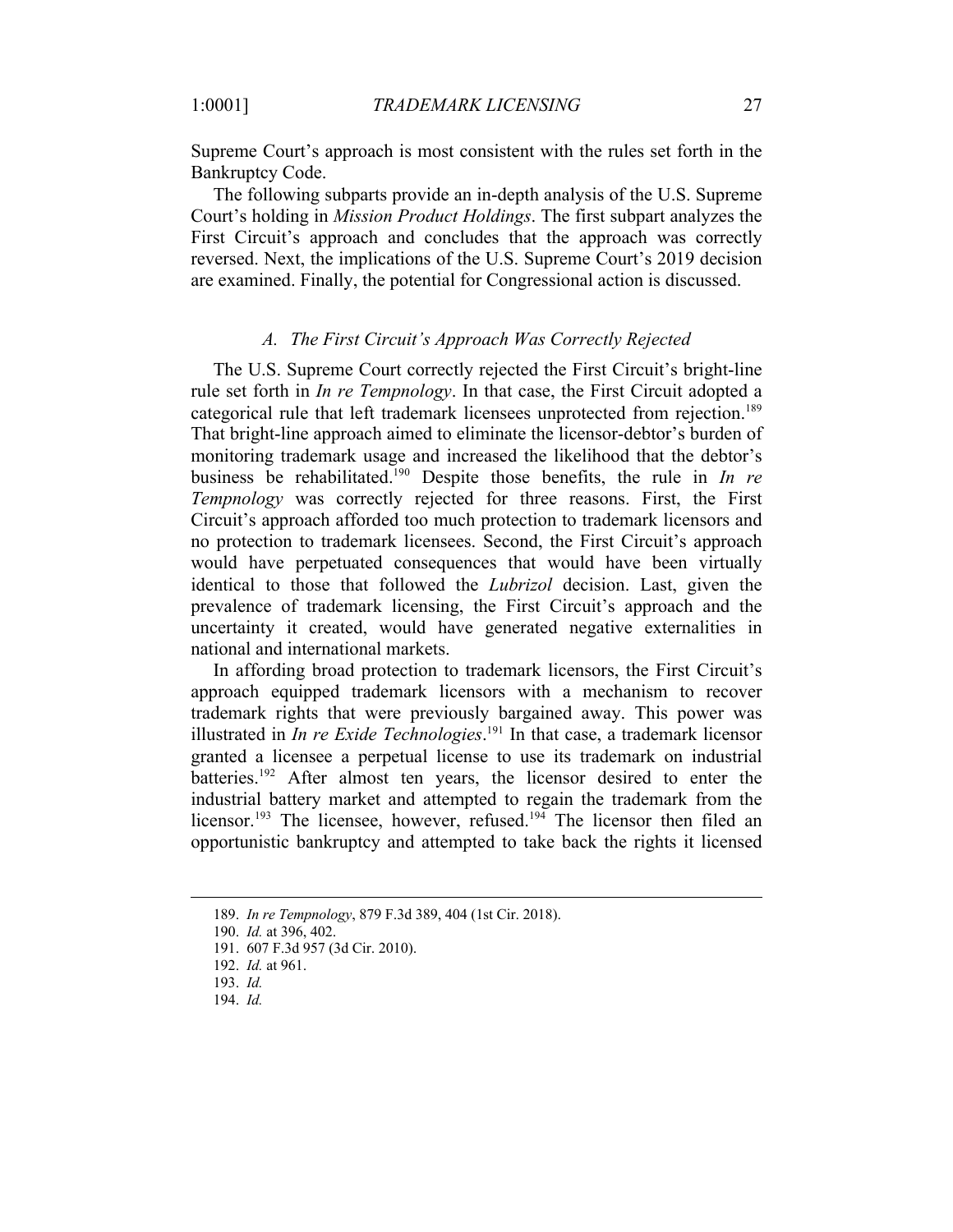away by rejecting the trademark licensing agreement.<sup>195</sup> The bankruptcy court granted the licensor's motion to do so.<sup>196</sup>

It is not hard to imagine analogous situations where a licensor seeking to regain trademark rights that it bargained away could have used bankruptcy as a sword. Consider the following hypothetical. A video game creator recently launched a new game and successfully registered the game's logo. Initially, the game generates a relatively small amount of interest. A clothing company approaches the video game creator and expresses its desire to obtain a perpetual license to use the game's trademarked logo on tshirts. Following negotiations, the parties enter into an agreement. Several months later, the video game's popularity grows exponentially. Thus, the amount other clothing companies are willing to pay to obtain rights in the game's logo substantially increases. The video game creator approaches the licensee in an attempt to regain the trademark, but because the licensee is experiencing significant benefits under the agreement, it refuses. Despite the licensee's desires, the First Circuit's approach would have paved the way for the video game creator to escape the terms of the trademark licensing agreement by filing an opportunistic bankruptcy and rejecting the agreement. As a result, the video game creator would have been free to enter into a new trademark license and obtain windfall profits. The original licensee, however, would be left with no rights in the trademark.<sup>197</sup> Accordingly, by providing such great protection to trademark licensors, the First Circuit's approach subjected potential licensees to extreme uncertainty and in many instances unlimited risk.

In addition to being too licensor-friendly, the First Circuit's approach reinvigorated *Lubrizol* and the undesired effects that stemmed from that decision. The *Lubrizol* decision was uniformly criticized.198 Critics acknowledged that granting licensors the power to extinguish licensee's rights would inevitably drive some licensees into financial ruin. In the same way a licensee might build its business around a patent, a licensee's growth

<sup>195.</sup> *Id.*

<sup>196.</sup> *Id.* Fortunately for the licensee in *In re Exide Technologies*, the Third Circuit determined that the trademark licensing agreement was not an executory contract and thus not subject to rejection in bankruptcy. *Id.* at 964. However, both the First Circuit and the Seventh Circuit have found that trademark licensing agreements are in fact executory contracts and thus are subject to rejection. *See In re Tempnology*, 879 F.3d 389 (1st Cir. 2018); Sunbeam Prods., Inc. v. Chi. Am. Mfg., L.L.C., 686 F.3d 372 (7th Cir. 2012).

<sup>197.</sup> Indeed, if the trademark-licensee continued to use the trademarked logo, it could have been threatened with litigation for infringement.

<sup>198.</sup> *See supra* Part II.B.3.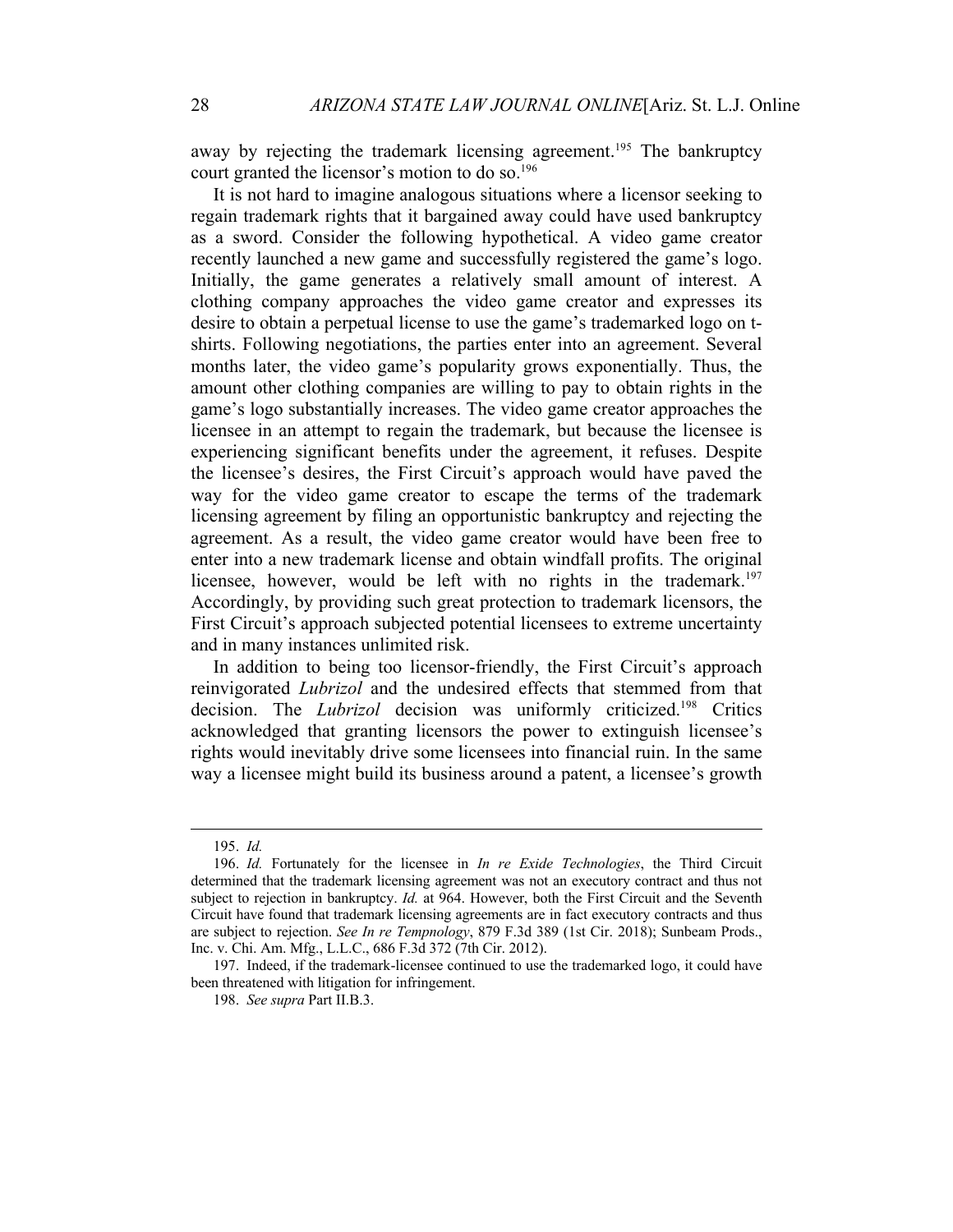and vitality can also be dependent on rights to a trademark.<sup>199</sup> Thus, the risk of financial ruin for trademark licensees was just as pertinent under the First Circuit's decision, as it was for other categories of intellectual property licensees following the *Lubrizol* decision.

Scholars also criticized *Lubrizol* because it conflated rejection with a trustee's avoiding powers—the same can be said of the First Circuit's approach. The Bankruptcy Code provides that the "rejection of an executory contract . . . constitutes a breach of such contract."200 Under nonbankruptcy law, once a contract is breached, legal remedies are available to put the nonbreaching party in the position it would have been had the breach not occurred.201 These remedies may come in the form of damages or in some instances specific performance.<sup>202</sup> However, under no circumstances does a breach of contract terminate the non-breaching party's rights under the contract. On the other hand, the Bankruptcy Code also provides trustees with avoiding powers. These powers afford trustees with the authority to invalidate a limited type of transfers and recapture the avoided value to maximize the debtor's estate.<sup>203</sup> Avoiding powers, however, are limited, and a trustee "is not free to define the transfer that it seeks to avoid in any way it chooses."204 Accordingly, the Bankruptcy Code grants trustees the power to reject executory contracts and a separate power to avoid a limited type of debtor transfers. To allow rejection to function in the same way as

200. 11 U.S.C. § 365(g) (2018).

201. E. Allen Farnsworth, *Legal Remedies for Breach of Contract*, 70 COLUM. L. REV. 1145, 1147 (1970).

202. *Id.* at 1150–55.

203. *See* Merit Mgmt. Grp., LP v. FTI Consulting, Inc., 138 S. Ct. 883, 887–88 (2018).

204. *Id.* at 894. "Sections 544 through 553 of the Code outline the circumstances under which a trustee may pursue avoidance. See, [sic] *e.g.,* 11 U.S.C. § 544(a) (setting out circumstances under which a trustee can avoid unrecorded liens and conveyances); § 544(b) (detailing power to avoid based on rights that unsecured creditors have under nonbankruptcy law); § 545 (setting out criteria that allow a trustee to avoid a statutory lien); § 547 (detailing criteria for avoidance of so-called 'preferential transfers')." *Id.* at 888.

<sup>199.</sup> For example, Hot Picks, a small manufacturer of uniquely shaped guitar picks, obtained a license with Disney to create guitar picks shaped like Disney characters. Stephen Key, *How Licensing-'in' a Brand Can Wildly Grow Your Product Business*, ENTREPRENEUR (Nov. 22, 2016), https://www.entrepreneur.com/article/285384 [https://perma.cc/B5LC-BKWD]. Before obtaining this license, the company primarily produced picks shaped like aliens, skulls, and zombies. *Id.* "Having [a] three-year contract [with Disney] changed our business *completely*," owner Stephen Key explained. *Id.* "It enabled us to step up into the big leagues." *Id.* Assume however, that a second guitar pick manufacturer approached Disney and offered to pay double the royalties that Hot Picks paid under its licensing agreement. Under the First Circuit's approach, Disney would have had the power to unilaterally extinguish Hot Picks' rights, and because Hot Picks would no longer have rights to use Disney trademarks, the business would face financial insecurity.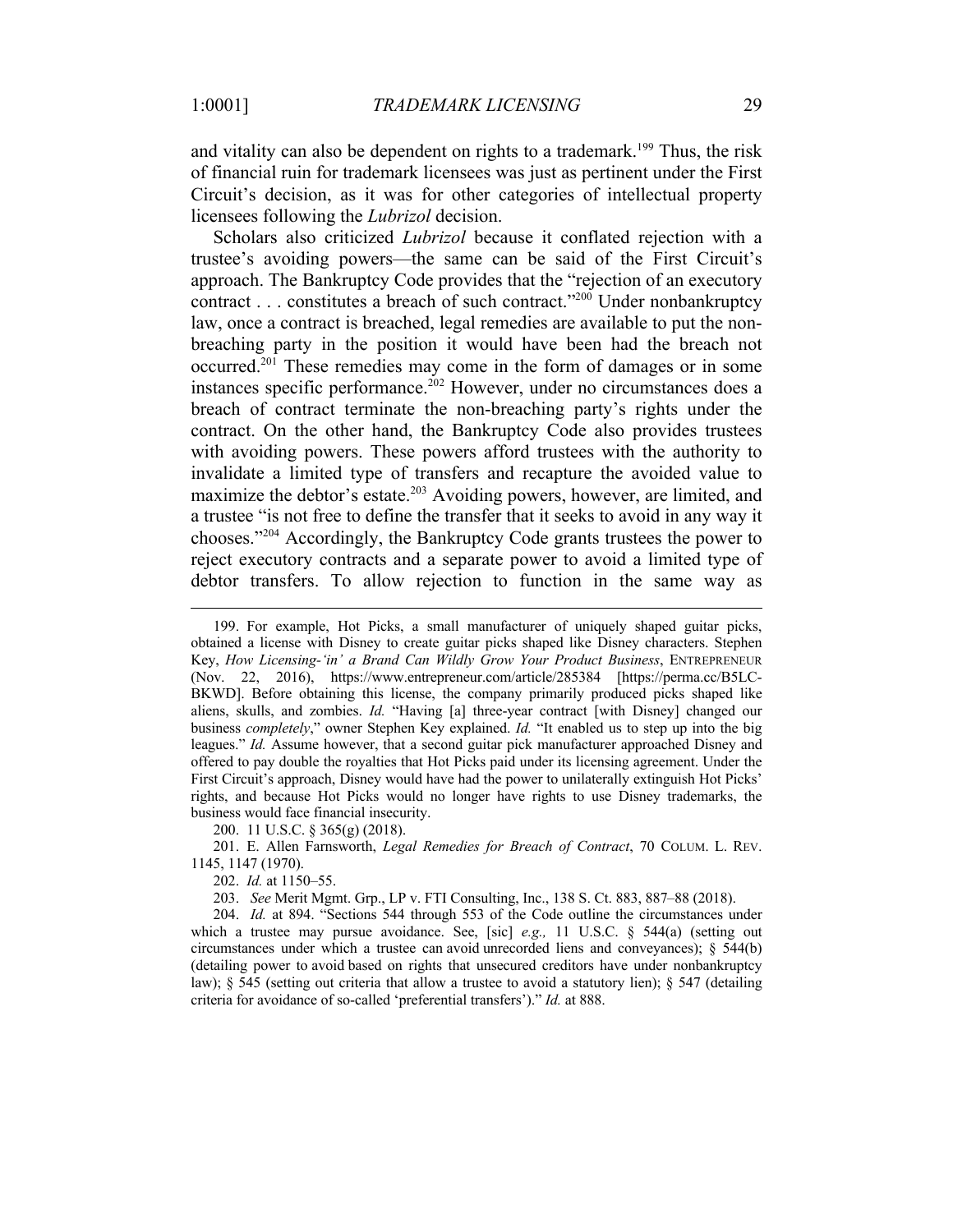avoidance misconstrued the Bankruptcy Code and broadly expands the powers of the bankruptcy trustee or debtor in possession. Thus, just like the court in *Lubrizol*, the First Circuit's approach confounded rejection with the trustee's avoiding powers.

Finally, the First Circuit's approach would have created negative externalities in national and international markets. Trademarks are not only the most broadly used category of registered intellectual property, but like patents, the market for trademarks on national and international levels continues to grow.<sup>205</sup> The First Circuit's approach, specifically the uncertainty it created, threatened the demand for trademark licenses. In *Lubrizol*, the Fourth Circuit acknowledged that its decision would not only "impose[] serious burdens upon contracting parties" but also "have a general chilling effect upon the willingness of such parties to contract at all."206 The First Circuit's approach presented analogous detriments. Like *Lubrizol*, the First Circuit's approach would have imposed additional burdens on licensees. For example, the First Circuit's approach required more due diligence on the part of the licensee to determine the long-term health and viability of a licensor's business. Accordingly, potential licensees would have been subjected to greater costs during negotiations and would have been less likely to enter into trademark-licensing agreements with companies that might face financial difficulty. Moreover, the appropriate price of a license would have been difficult, if not impossible, to determine in light of the risk that a licensee's rights under the agreement could have been revoked if the licensor filed for bankruptcy and rejected the agreement. The negotiations between potential licensors and licensees would have been protracted, and the transaction costs associated with trademark licensing agreements would have ultimately increased. Accordingly, the First Circuit's approach and the uncertainty it created for licensees, not only imposed negative externalities in the trademark licensing market but also threatened the economic benefits associated with trademark licensing.

The First Circuit was highly critical of the Seventh Circuit's failure to consider the duty imposed on trademark licensors. The First Circuit correctly noted that unlike other forms of intellectual property, trademarks impose an affirmative duty on trademark registrants to monitor the trademark's usage. Moreover, the First Circuit argued that "[t]he Seventh Circuit's approach . . . would force [d]ebtor[s] to choose between

<sup>205.</sup> WORLD INTELLECTUAL PROP. ORG., *supra* note 17, at 9, 11.

<sup>206.</sup> Lubrizol Enters., Inc. v. Richmond Metal Finishers, Inc., 756 F.2d 1043, 1048 (4th Cir. 1985).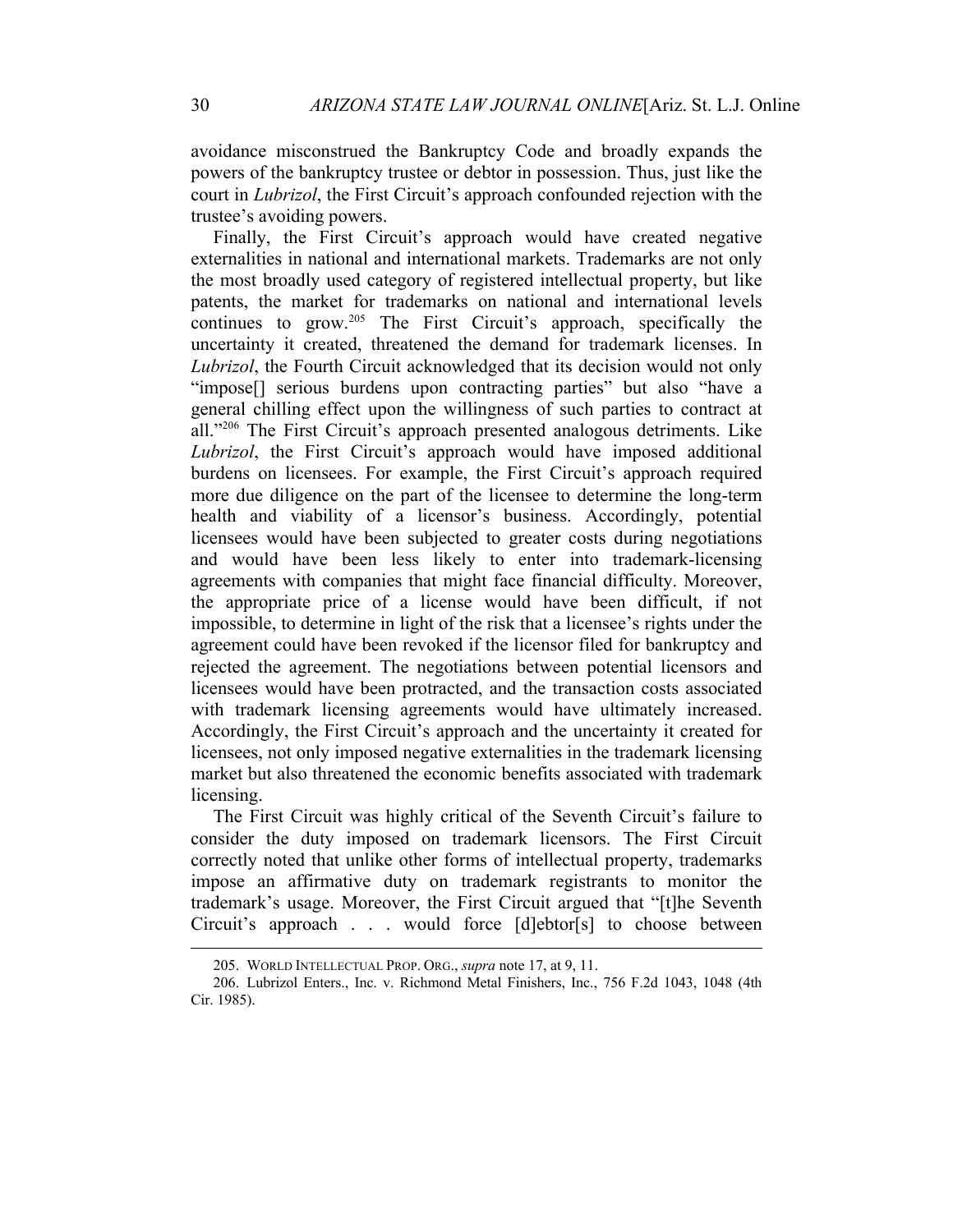performing executory obligations arising from the continuance of the license or risking the permanent loss of its trademarks."<sup>207</sup>

The Supreme Court rejected Tempnology's concerns and the First Circuit's reasoning related to the duty to monitor trademarks.<sup>208</sup> In addition to the Court's reasoning, the concerns related to the duty to monitor a trademark are not so great that licensors should be empowered to extinguish licensee's rights because trademark licensing agreements impose their own restrictions on licensees. Virtually all trademark licensing agreements include individual terms that impose quality assurance obligations on licensees that the licensor can enforce through legal action.<sup>209</sup> Trademark licensing agreements frequently include terms that licensees "shall not use the trademarks in a disparaging or inaccurate manner," or that the licensees must "comply with written trademark guidelines."210 Thus, a licensee is not free to use a registered mark in whatever way it deems appropriate. Rather, the licensee's usage is limited to the terms of the trademark licensing agreement. Moreover, the First Circuit's concern that the burden to monitor would be so great on the debtor-licensor that it will prevent a successful reorganization is speculative. The court did not point to any evidence regarding the costs of trademark monitoring, or that these costs would ultimately frustrate the licensor-debtor's reorganization.<sup>211</sup> Thus, even though trademarks impose a duty on the licensor to monitor usage, terms in underlying licensing agreements often impose quality assurance obligations on licensees, and no evidence supports the assertion that the registrant's duty to monitor frustrates the underlying purposes of bankruptcy.

In sum, the First Circuit's approach in *In re Tempnology* provided ultimate protection to licensors, but in doing so, it imposed too great of risks on licensees and trademark markets. Indeed, that approach transformed bankruptcy into a sword by authorizing licensors to file opportunistic bankruptcy, imposed significant burdens and undue risks on trademark licensees, and left trademark licensees guessing as to whether their rights under existing trademark licensing agreements would be unilaterally extinguished. For these reasons, the Supreme Court correctly rejected Tempnology's arguments and reversed the First Circuit's opinion.

<sup>207.</sup> *In re Tempnology*, 879 F.3d 389, 403 (1st Cir. 2018).

<sup>208.</sup> Mission Prod. Holdings v. Tempnology, LLC, 139 S. Ct. 1652, 1665 (2019).

<sup>209.</sup> *In re Tempnology*, 879 F.3d at 407 (Torruella, J., dissenting).

<sup>210.</sup> *Id.*

<sup>211.</sup> *See id.* at 403.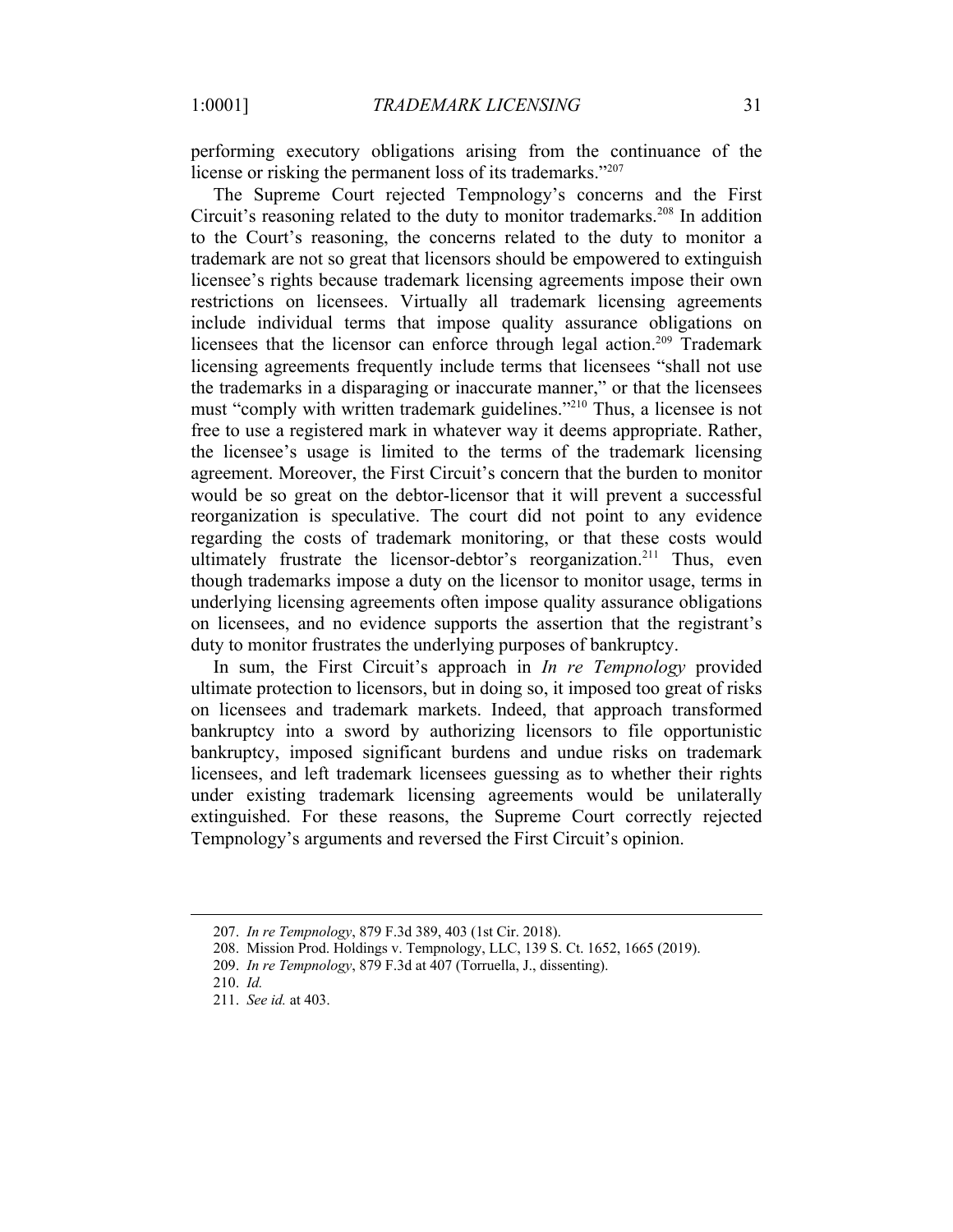#### *B. Rejection-as-Breach: The Most Suitable Treatment of Rejection*

The U.S. Supreme Court correctly adopted the rejection-as-breach rule in *Mission Product Holdings* and thus endorsed the approach set forth by the Seventh Circuit's in *Sunbeam Products*. Under the rejection-as-breach rule, if a trademark licensor rejects a trademark license, the rejection functions as a breach of contract pursuant to Section  $365(g)$ ; the rejection does not extinguish the licensee's rights under the trademark license.<sup>212</sup> This approach is most favorable for three reasons. First, the rejection-as-breach rule provides licensees with certainty regarding their rights under existing and future trademark licensing agreements. Second, the rule facilitates efficient bargaining and encourages parties to enter into trademark licensing agreements. Last, the approach is most consistent with the Bankruptcy Code.

The rejection-as-breach rule eliminates the uncertainty that existed under the circuit split and provides licensees with adequate protection in the event a licensor files for bankruptcy and rejects its trademark licensing agreement. Indeed, the U.S. Supreme Court specifically explained that the rejection of a trademark licensing agreement functions as a breach of contract, and thus "[a]s after a breach, so too after a rejection, [the licensee's] rights survive."<sup>213</sup> Accordingly, under the U.S. Supreme Court's rejection-asbreach rule the licensee's rights are not unilaterally extinguished upon rejection. Rather, the licensee's rights are protected, and additional remedies are available under non-bankruptcy law.

The increased certainty and licensee protection that stem from the rejection-as-breach rule are advantageous for several reasons. First, under the rejection-as-breach rule, the risk that licensees must assume when entering into trademark licensing agreements is reduced. Indeed, under no circumstances will a licensee's rights be terminated by a licensor's rejection. Instead, the licensee will have the option to either continue using the trademark or walk away from the contract. Thus, the risks that licensees face under the rejection-as-breach rule are far less staggering and much more reasonable than the approach provided by the First Circuit.

Second, because the rejection-as-breach rule limits the level of risk licensees are required to assume, licensees will be more inclined to pay a higher price for trademark rights at the time of contracting. The rejection-

<sup>212.</sup> *Mission Prod. Holdings, Inc.*, 139 S. Ct.at 1657–58.

<sup>213.</sup> *Id.* at 1662. Like the U.S. Supreme Court, the Seventh Circuit also emphasized that rejection functions as a breach and accordingly held that "in bankruptcy, as outside of it, the [licensee's] rights remain in place." Sunbeam Prods., Inc. v. Chi. Am. Mfg., LLC, 686 F.3d 372, 377 (7th Cir. 2012).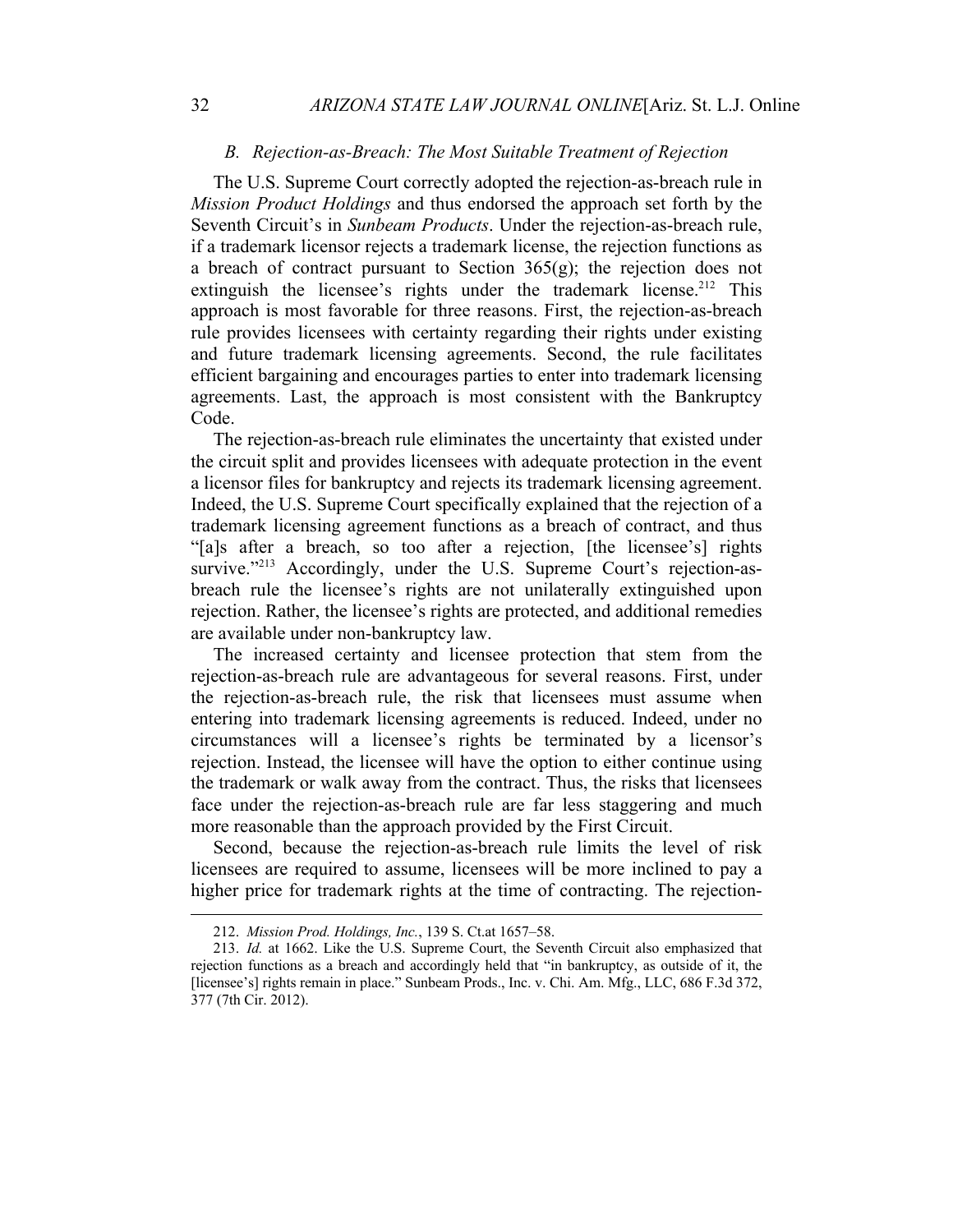as-breach rule adequately protects trademark licensees such that they need not be overly prudent when negotiating trademark licensing agreements. Licensees will be more willing to pay the optimal price for trademark rights, and parties entering trademark licensing agreements will be more likely to achieve efficient agreements. Thus, licensors benefit by maximizing the return they receive on trademark rights, and licensees benefit by obtaining rights in trademarks that would otherwise be unavailable.

Third, the rejection-as-breach rule eliminates the burdens imposed on licensees that ultimately could have chilled the trademark licensing market. Both the approach in *Lubrizol* and its modern analogue, the First Circuit's *In re Tempnology* decision, imposed severe burdens on licensees. Under both of those approaches, licensees were subject to complete elimination of their rights under licensing agreements, and for licensees that built their business around those licensed rights, the possibility of financial ruin was ever looming. Accordingly, potential licensees may have determined that the risks associated with trademark licensing were too great and could have ultimately decided to not enter into trademark licensing agreements. The rejection-as-breach rule alleviates that burden.

Under the rejection-as-breach rule, licensors are not so empowered that they can use bankruptcy as a sword to effectively eliminate a licensee's rights. Rather, the risks licensees face are virtually identical to those outside of bankruptcy. Accordingly, because the rejection-as-breach rule provides adequate protection to licensees, licensees will be more willing to enter into efficient trademark licensing agreements, and the trademark licensing market will likely not chill.

Lastly, the rejection-as-breach rule is desirable in that its approach is most compatible with the Bankruptcy Code. Unlike the First Circuit's approach, the rejection-as-breach rule comports with the Bankruptcy Code because it recognizes the distinction between rejection and avoidance powers.214 As the Supreme Court discussed, rejection and a bankruptcy trustee's avoidance powers are separate powers with different functions.<sup>215</sup> While avoiding powers allow the trustee to claw back a transfer of property, the power to reject is much more modest.216 The Bankruptcy Code does *not* provide that the rejection of an executory contract allows the debtor to

<sup>214.</sup> As previously discussed in Part III.A, the First Circuit's approach conflates rejection with a trustee's avoidance powers.

<sup>215.</sup> *Mission Prod. Holdings, Inc.*, 139 S. Ct. at 1663.

<sup>216.</sup> Brief of Law Professors as Amici Curiae Supporting Petitioner at 2–3, Mission Prod. Holdings, Inc. v. Tempnology, LLC, 139 S. Ct. 1652 (2019) (No. 17-1657), 2018 WL 6618029, at \*2–3.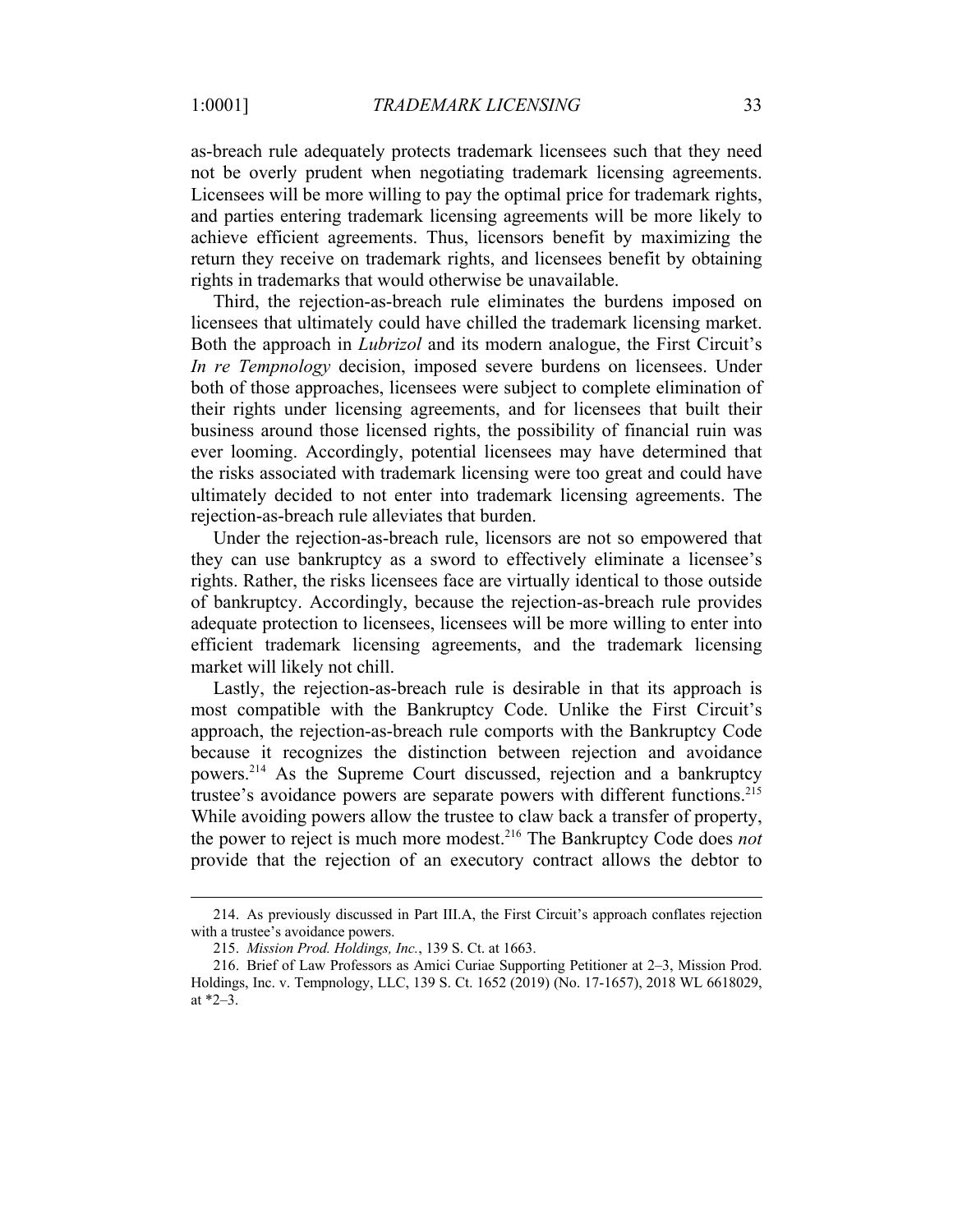eliminate the non-debtor's rights under the contract. Rather, a breach "merely frees the estate from the obligation to perform and has *absolutely no effect* upon the contract's continued existence."<sup>217</sup>

In sum, the U.S. Supreme Court's holding embracing the rejection-asbreach rule was a positive development for trademark law. The rejection-asbreach rule is the most suitable interpretation of rejection because the rule creates certainty, provides adequate protection for licensees, facilitates the formation of efficient trademark licensing agreements, and comports with the Bankruptcy Code.

#### *C. Congress May Respond to the* Mission Product Holdings *Decision*

As Justice Sotomayor explained in her concurring opinion, the adoption of the rejection-as-breach rule "confirms that trademark licensees' postrejection rights and remedies are more expansive in some respects than those possessed by licensees of other types of intellectual property."218 Pursuant to Section 365(n), which governs forms of intellectual property but not trademarks, if an intellectual property license is rejected and the licensee chooses to retain its rights under the contract, "the licensee shall make all royalty payments due under such contract,"219 and "the licensee shall be deemed to waive . . . any right of setoff it may have with respect to such contract."220

An analogous provision for trademark licensing agreements does not  $exist.<sup>221</sup> Accordingly, if a trademark license is rejected, the license retains$ the right to deduct damages from its royalty payments to the extent provided by applicable nonbankruptcy law. This difference proves significant for individual trademark licensors and licensees.<sup>222</sup> Indeed, the licensee's ability to deduct damages from payments could reduce the value of the debtor's estate and thus increases the risk trademark licensors and their creditors face.

In light of the disparate treatment of trademark licensing agreements and other types of intellectual property agreements, Congress may respond and enact a provision specific to trademark licenses. Alternatively, Congress could also amend the definition of intellectual property to include trademark

<sup>217.</sup> *Sunbeam Prods.*, 686 F.3d at 377 (internal quotes omitted) (emphasis added).

<sup>218.</sup> *Mission Prod. Holdings, Inc.*, 139 S. Ct. at 1666 (Sotomayor, J., concurring).

<sup>219.</sup> 11 U.S.C. § 365(n)(2)(B) (2018).

<sup>220.</sup> *Id.* § 365(n)(2)(C).

<sup>221.</sup> As it stands, the rejection of a trademark license is governed by Section  $365(g)$ .

<sup>222.</sup> *See Mission Prod. Holdings, Inc.*, 139 S. Ct. at 1667 (Sotomayor, J., concurring).